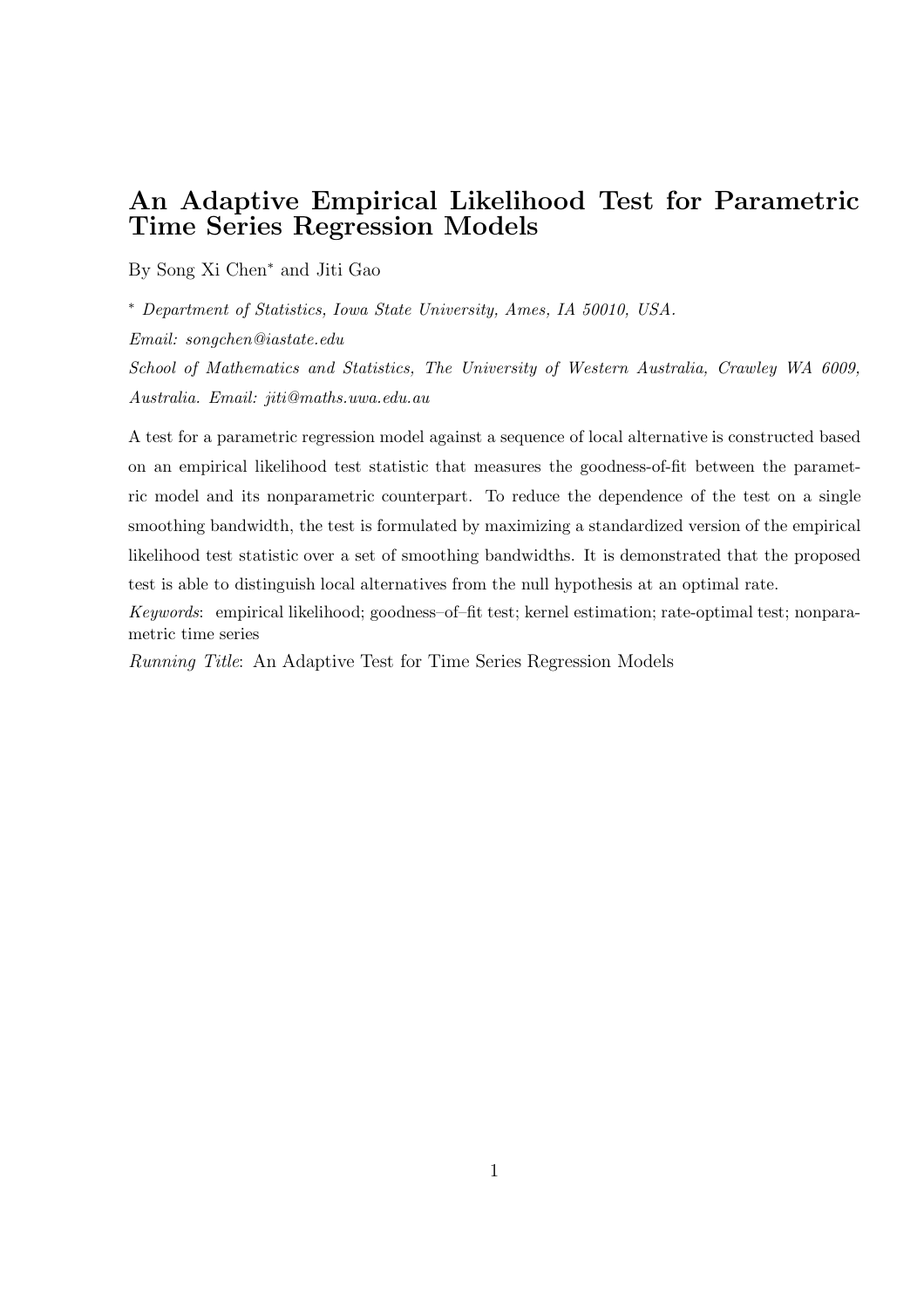#### 1. Introduction

Consider a time series heteroscedasticity regression model of the form

$$
Y_t = m(X_t) + \sigma(X_t)e_t, \ t = 1, 2, \dots, n
$$
\n(1.1)

where both  $m(\cdot)$  and  $\sigma(\cdot)$  are unknown functions defined over  $R^d$ , the data  $\{(X_t, Y_t)\}_{t=1}^n$  are weakly dependent stationary time series, and  $e_t$  is an error process with zero mean and unit variance. Suppose that  $\{m_{\theta}(\cdot)|\theta \in \Theta\}$  is a family of parametric specification to the regression function  $m(x)$  where  $\theta \in \mathbb{R}^q$  is an unknown parameter belonging to a parameter space  $\Theta$ . This paper considers testing the validity of the parametric specification of  $m_{\theta}(x)$  against a series of local alternatives, that is to test

$$
H_0: m(x) = m_\theta(x) \text{ versus } H_1: m(x) = m_\theta(x) + C_n \Delta_n(x) \text{ for all } x \in S,
$$
 (1.2)

where  $C_n$  is a non-random sequence tending to zero as  $n \to \infty$ ,  $\Delta_n(x)$  is a sequence of functions in  $R^d$  and S is a compact set in  $R^d$ . Both  $C_n$  and  $\Delta_n(x)$  characterize the departure of the local alternative family of regression models from the parametric family  $\{m_{\theta}(\cdot)|\theta \in \Theta\}$ .

Nonparametric kernel estimation of the conditional mean function is well studied for both independent and dependent observations as documented in Fan and Gijbels (1996) and Fan and Yao (2003). Goodness-of-fit tests for a parametric conditional mean model by formulating certain distance measure between the parametric model and its corresponding kernel estimator has been proposed in the literature; for instance the works of Eubank and Spiegelman (1990), Härdle and Mammen (1993), Hjellvik and Tjøstheim (1995), Hart (1997), Hjellvik, Yao and Tjøstheim (1998). Fan and Zhang (2003) propose separate tests for the conditional mean and the variance of a diffusion model. Zhang and Dette (2003) compare the power of three kernel based tests. Wang and Van Keilegom (2005) propose a test based on the idea of ANOVA with large number of factor levels for dependent observations. Other related references include Robinson (1989), Andrews (1997), An and Cheng (1991), Eubank and Hart  $(1992)$ , Horowitz and Härdle  $(1994)$ , Hong and White  $(1995)$ , Li and Wang  $(1998)$ , Li (1999), Gao, Tong and Wolff (2002), Sperlich, Tjøstheim and Yang (2002) and Gao and King (2003).

The main focus of the paper is on formulating a test that is able to differentiate between  $H_0$  and  $H_1$  with a smallest  $C_n$  possible for dependent observations. A key feature of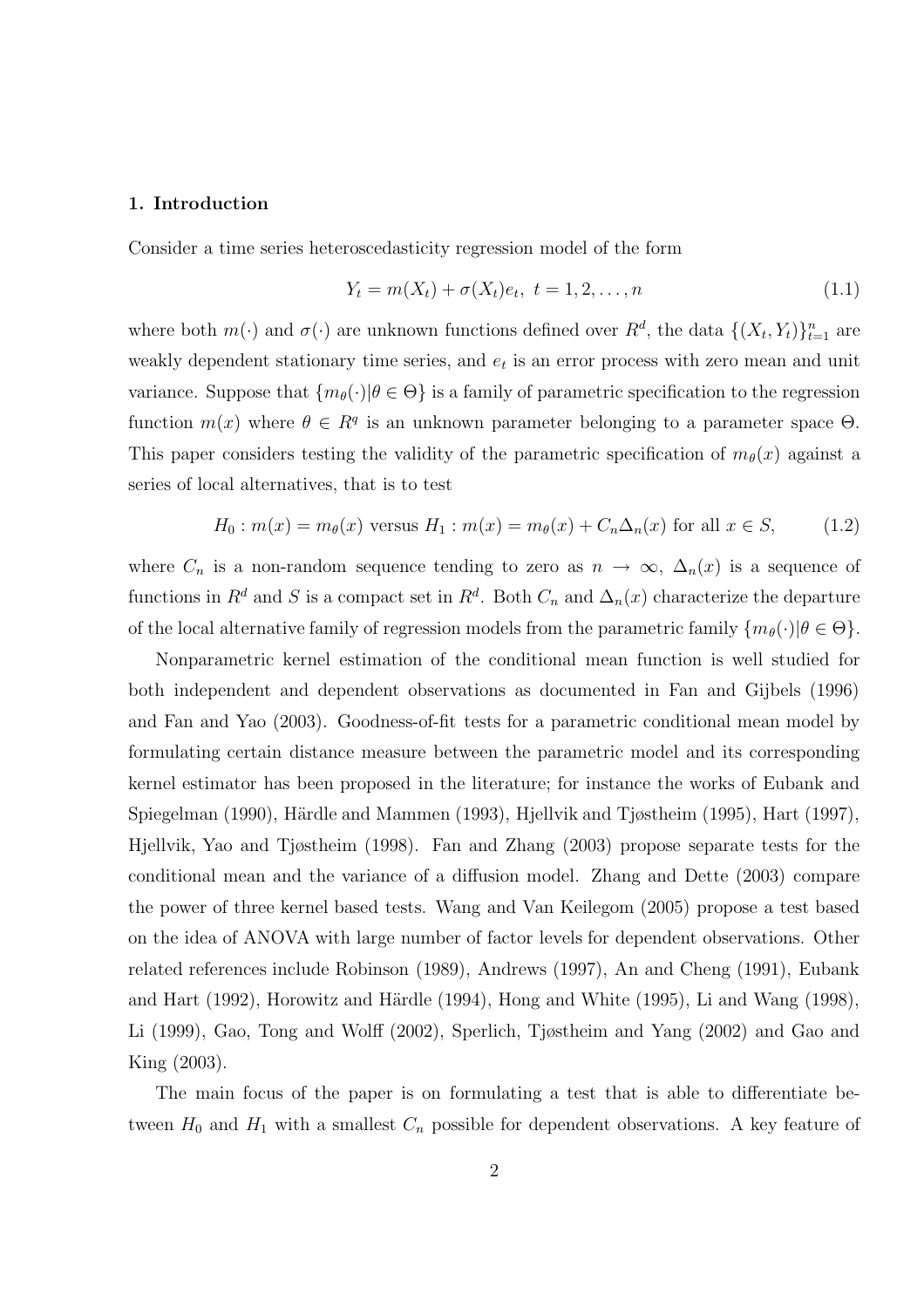the proposed test is that the test statistic is an empirical likelihood (EL) of the hypothesed parametric model given observations. The EL (Owen, 1988, 1990) is a technique that allows construction of nonparametric likelihood for a parameter of interest. Despite that it is intrinsically nonparametric, it possesses two important properties of a parametric likelihood: the Wilks' theorem and the Bartlett correction. For survival data, Li and Van Keilegom (2002) construct nonparametric likelihood ratio confidence bands for censored data. Li (2003) consider a goodness-of-fit test for a parametric specification of the distribution function which is more efficient in Bahadur sense than any weighted Kolmogorov–Smirnov test at any alternative. Einmahl and McKeague (2003) propose an EL goodness-of-fit tests for a distribution function and other distributional characteristics. Fan and Zhang (2004) propose a sieve EL test for testing a general varying-coefficient regression model that extends the generalized likelihood ratio test of Fan, Zhang and Zhang (2001). They demonstrate that the 'Wilks phenomenon' continues to hold under general assumptions on the error distribution. Tripathi and Kitamura (2003) propose an EL test for conditional moment restrictions. Both of these works are established for independent data. For testing the conditional mean function with dependent data, Chen, Härdle and Li (2003) develop an EL test by simulating a known Gaussian random field.

Another feature of our proposal is that the final test statistic is formulated by maximizing the EL statistics over a set of bandwidths. This is aimed at achieving the optimal rate of convergence for  $C_n$ , which defines the gap between the null and alternative hypotheses in (1.2). The existing goodness-of-fit tests for a parametric model based on a kernel estimator with a fixed bandwidth  $h$ , for instance the tests given in Härdle and Mammen (1993), require that the smallest order for  $C_n$  is of order  $n^{-1/2}h^{-d/4}$  in order for the test to be consistent. This is larger than  $n^{-1/2}$ , which is the rate achieved by tests for a finite dimensional parameter in a standard parametric setting and by tests based on the empirical distribution function of the estimated residuals in the case of  $\Delta_n(x) \equiv \Delta(x)$  for all n. For testing parametric conditional mean models, Horowitz and Spokoiny (2001) propose an adaptive test that combines a version of the Härdle–Mammen test statistics over a set of bandwidths. The test is adaptive against the unknown smoothness of the local alternative hypothesis and is able to achieve the optimal order for  $C_{1n}$  in the minimax sense of Spokoiny (1996), and Ingster and Suslina (2003). A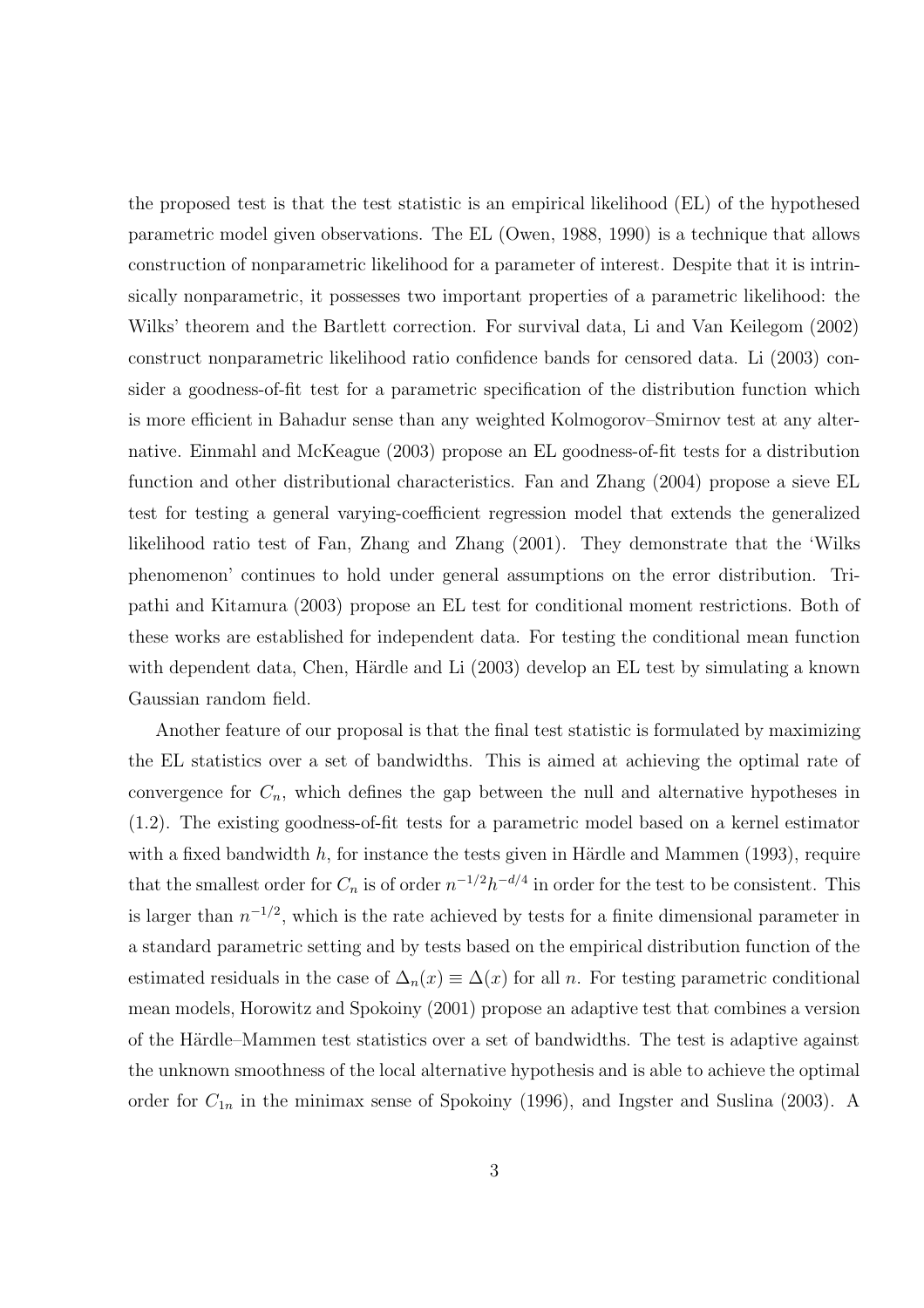similar idea is also given in Fan (1996). In this paper, we extend the proposal of Horowitz and Spokoiny (2001) for the proposed test based on the EL with weakly dependent observations. Comparing with tests based on a fixed bandwidth, a test based on a set of bandwidths will be less dependent on a particular choice of bandwidth and hence will make the test more robust against the choice of smoothing bandwidths. To accurately approximate the distribution of the adaptive test statistic, a bootstrap procedure is used to profile the critical value of the test. This combination of the EL and bootstrap utilizes the good features of the EL for the construction of test statistics and the effectiveness of the bootstrap in distribution approximation.

The rest of this paper is organized as follows. Section 2 outlines the EL formulation of the test statistic. The main results regarding the adaptive EL test and its rate-optimal property are given in Section 3. Section 4 presents simulation results. All the technical proofs are provided in the appendix.

#### 2. Adaptive Empirical Likelihood Test Statistics

Like existing kernel based goodness-of-fit tests, our test is based on a kernel estimator of the conditional mean function  $m(x)$ . Let K be a r-th order d-dimensional kernel and h be a smoothing bandwidth. Let  $K_h(u) = h^{-d}K(u/h)$ . The Nadaraya-Watson (NW) estimator of  $m(x)$  is

$$
\hat{m}(x) = \frac{\sum_{t=1}^{n} K_h(x - X_t)Y_t}{\sum_{t=1}^{n} K_h(x - X_i)}.
$$

Let  $\tilde{\theta}$  be a consistent estimator of  $\theta$  under  $H_0$ . Like Härdle and Mammen (1993), let

$$
\tilde{m}_{\tilde{\theta}}(x) = \frac{\sum_{t=1}^{n} K_h(x - X_t) m_{\tilde{\theta}}(X_t)}{\sum_{t=1}^{n} K_h(x - X_t)}
$$

be a kernel smooth of the parametric model  $m_{\theta}(x)$  with the same kernel and bandwidth as in  $\hat{m}(x)$ . This is designed to avoid the bias of the kernel estimator getting into the asymptotic distribution of the test statistic.

Let  $Q_t(x) = K_h(x - X_t)\{Y_t - \tilde{m}_{\tilde{\theta}}(x)\}\.$  At an arbitrary  $x \in S$ , let  $p_t(x)$  be a sequence of nonnegative real functions representing weights allocated to each  $(X_t, Y_t)$ . The EL for  $m(x)$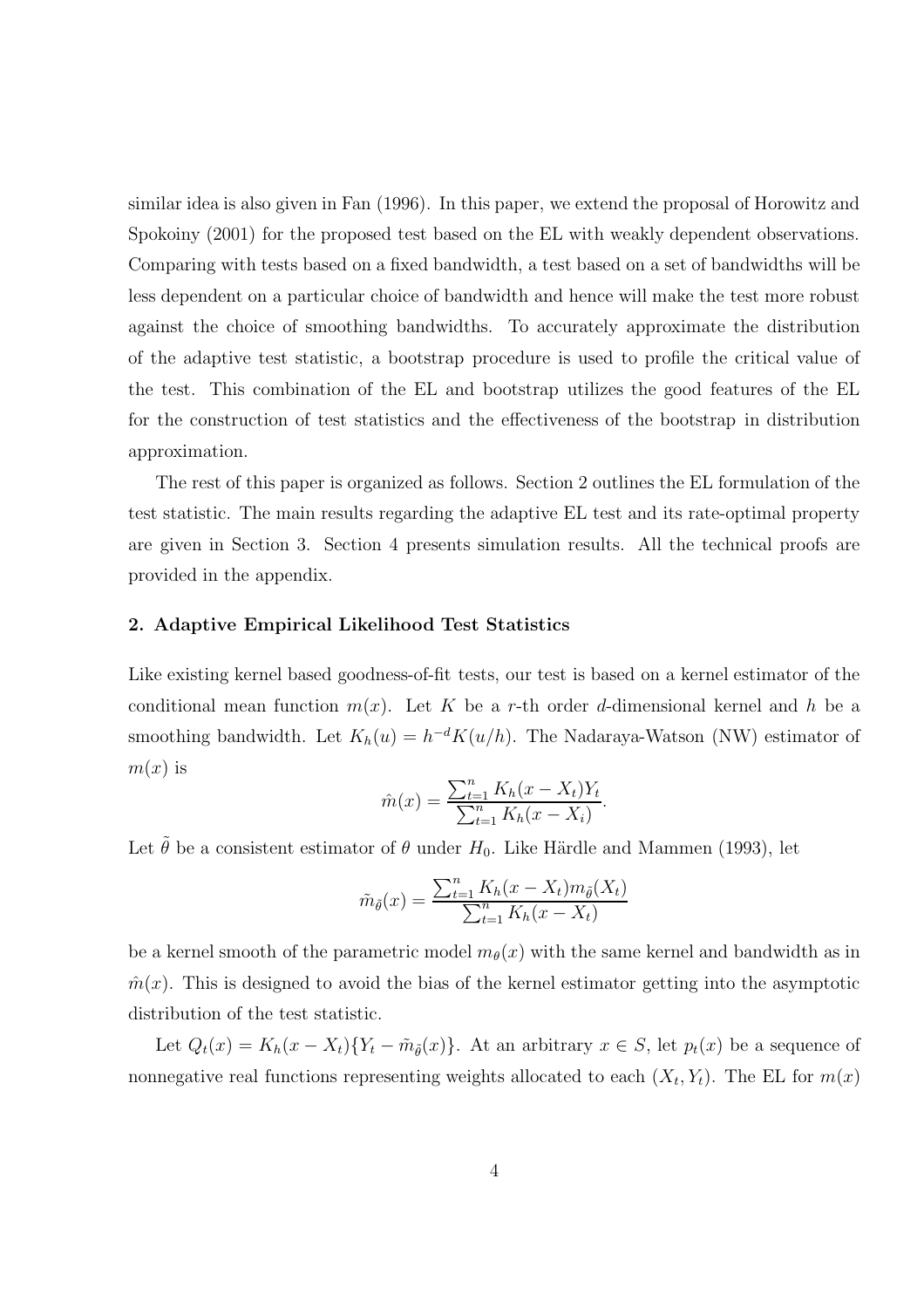evaluated at the smoothed parametric model  $\tilde{m}_{\tilde{\theta}}(x)$  is

$$
L\{\tilde{m}_{\tilde{\theta}}(x)\} = \max \prod_{t=1}^{n} p_t(x) \tag{2.1}
$$

subject to  $\sum_{t=1}^{n} p_t(x) = 1$  and  $\sum_{t=1}^{n} p_t(x)Q_t(x) = 0$ . A standard derivation shows that the optimal weights are

$$
p_t(x) = \frac{1}{n} \{1 + \lambda(x)Q_t(x)\}^{-1},
$$
\n(2.2)

where  $\lambda(x)$  is the solution of

$$
\sum_{t=1}^{n} \frac{Q_t(x)}{1 + \lambda(x)Q_t(x)} = 0.
$$
\n(2.3)

As the EL is maximized at  $p_t(x) = n^{-1}$ , the log-EL ratio is

$$
\ell\{\tilde{m}_{\tilde{\theta}}(x)\} = -2\log[L\{\tilde{m}_{\tilde{\theta}}(x)\}n^n].
$$

The EL test statistic at a given bandwidth h is

$$
\ell(\tilde{m}_{\tilde{\theta}};h) = \int \ell\{\tilde{m}_{\tilde{\theta}}(x)\}\pi(x)dx,\tag{2.4}
$$

where  $\pi(\cdot)$  is a non-negative weight function supported on the compact set  $S \subseteq R^d$ .

Let  $R(K) = \int K^2(x)dx$ ,  $v(x) = R(K)\sigma^2(x)f^{-1}(x)$  and

$$
C(K,\pi) = 2R^{-2}(K) \int \pi^2(x) dx \int (K^{(2)}(x))^2 dx,
$$
\n(2.5)

where  $K^{(2)}$  is the convolution of K. Chen, Härdle and Li (2003) show that as  $n \to \infty$ 

$$
h^{-d/2}\left\{\ell(\tilde{m}_{\tilde{\theta}};h) - 1 - h^{d/2} \int v^{-1/2}(x)\Delta_n^2(x)\pi(x)dx\right\} \stackrel{d}{\to} N(0, C(K,\pi)).\tag{2.6}
$$

They proposed a single bandwidth based EL test based on critical values obtained by simulating a Gaussian random field.

Like all nonparametric kernel goodness-of-tests based on a single bandwidth, the test is consistent only if  $C_n$  is at the order of  $n^{-1/2}h^{-d/4}$  or larger, indicating that  $C_n$  has to converge to zero more slowly than  $n^{-1/2}$ . To reduce the order of  $C_n$  to smallest possible, we employ the adaptive test procedure of Horowitz and Spokoiny (2001) for the EL test statistics as follows. Let

$$
\mathcal{H}_n = \left\{ h = h_{\text{max}} a^k : h \ge h_{\text{min}}, k = 0, 1, 2, \dots J_n \right\}
$$
 (2.7)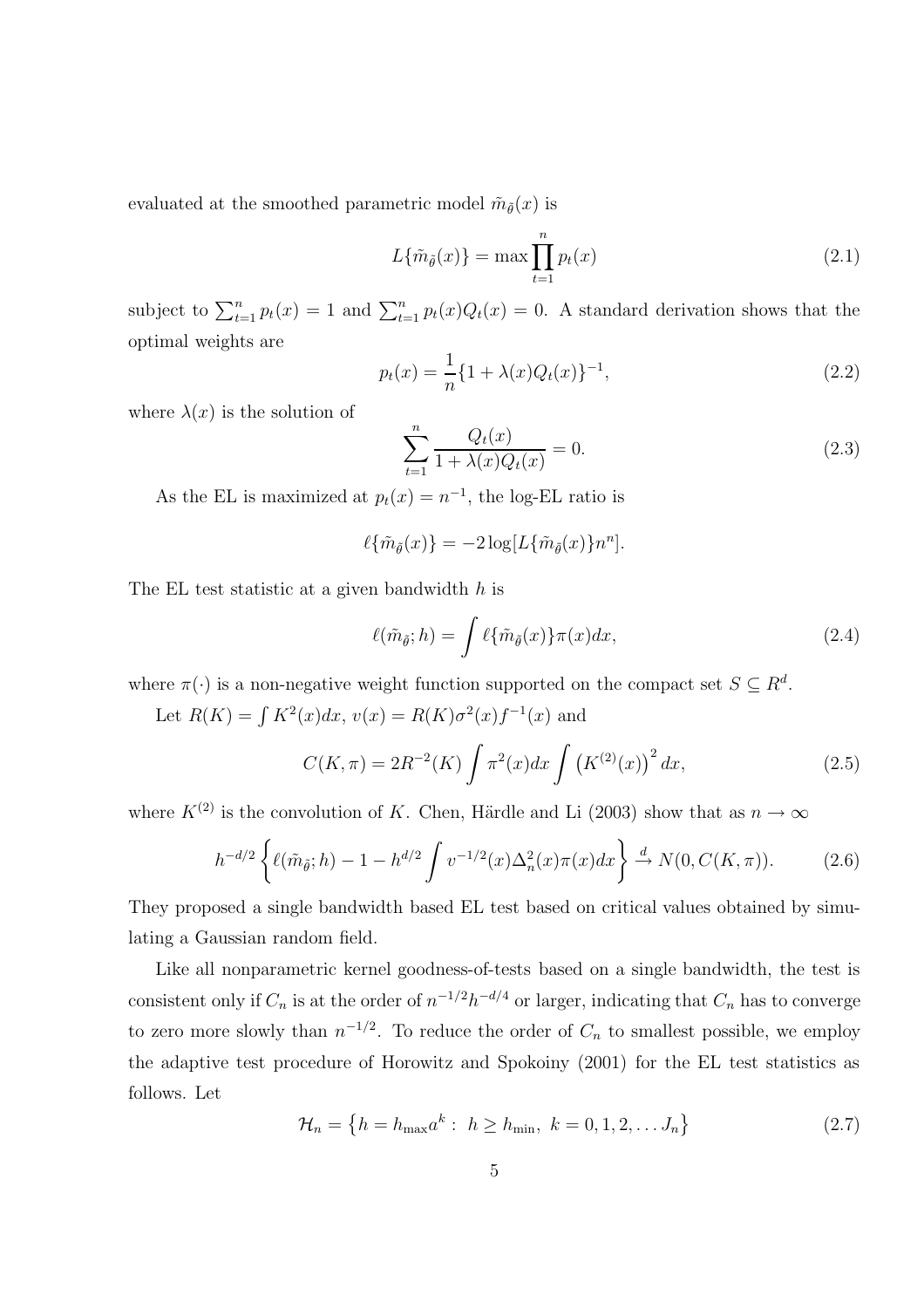be a set of bandwidths, where  $0 < a < 1$ ,  $J_n = \log_{1/a}(h_{\text{max}}/h_{\text{min}})$  is the number of bandwidths,  $h_{\text{max}} = c_{\text{max}} (\log \log(n))^{-\frac{1}{d}}$  and  $h_{\text{min}} = c_{\text{min}} n^{-\gamma}$  for  $0 < \gamma < \frac{1}{3d}$  $\frac{1}{3d}$  and some positive constants  $-\infty < c_{\min}, c_{\max} < \infty$ . The choice of  $h_{\max}$  is vital in reducing  $C_n$  to almost  $n^{-1/2}$  rate in the case of  $\Delta_n(\cdot) \equiv \Delta(\cdot)$ . In view of the fact that  $E\{\ell(\tilde{m}_{\tilde{\theta}}; h)\}=1$  under  $H_0$  and  $var\{\ell(\tilde{m}_{\tilde{\theta}};h)\}\ =\ C(K,\pi)h^d$  as given in (2.5) the adaptive EL test statistic is proposed as follows:

$$
L_n = \max_{h \in \mathcal{H}_n} \frac{\ell(\tilde{m}_{\tilde{\theta}}; h) - 1}{\sqrt{C(K, \pi)h^d}}.
$$
\n(2.8)

Here the variance coefficient  $C(K, \pi)$  of  $\ell(\tilde{m}_{\tilde{\theta}}; h)$  is completely known upon given the kernel K and the weight function  $\pi$ , which is due to EL's ability to studentize internally.

Let  $l_{\alpha}$  (0 <  $\alpha$  < 1) be the 1 –  $\alpha$  quantile of the finite sample distribution of  $L_n$  where  $\alpha$  is the significance level of the test. We propose the following bootstrap procedure to approximate  $l_{\alpha}$ :

- 1. For each  $t = 1, 2, ..., n$ , let  $Y_t^* = m_{\tilde{\theta}}(X_t) + \sigma_n(X_t)e_t^*$ , where  $\sigma_n(\cdot)$  is a consistent estimator of  $\sigma(\cdot)$ ,  $\{e_t^*\}$  is independent of  $\{X_s\}$  for all  $s \geq 1$ , and sampled randomly from a specified distribution with  $E[e_t^*] = 0$ ,  $E[e_t^{*2}] = 1$  and  $E[e_t^*]^{4+\delta}$   $< \infty$  for some  $\delta > 0$ . Define  $l^*_{\alpha}$  to be the  $1 - \alpha$  quantile of the distribution of  $L_n$  with  $\{Y_t\}$  replaced by  $\{Y_t^*\}.$
- 2. Let  $\hat{\theta}^*$  be the estimate of  $\theta$  based on the resample  $\{(X_t, Y_t^*)\}_{t=1}^n$ . Compute the statistic  $L_n^*$  by replacing  $Y_t$  and  $\tilde{\theta}$  with  $Y_t^*$  and  $\hat{\theta}^*$  according to (2.8).
- 3. Estimate  $l^*_{\alpha}$  by the  $1 \alpha$  quantile of the empirical distribution of  $L^*_{n}$ , which can be obtained by repeating steps 1–2 many times.

It should be noted that  $\{Y_t^*\}$  may be generated recursively by  $Y_t^* = m_{\tilde{\theta}}(Y_{t-1}^*) + \sigma_n(Y_{t-1}^*)e_t^*$ when  ${Y<sub>t</sub>}$  of (1.1) satisfies a nonparametric autoregressive model. The estimator  $\sigma_n^2(\cdot)$  can be the following kernel estimator

$$
\sigma_n^2(x) = \frac{\sum_{t=1}^n K_b(x - X_t) \{ Y_t - \hat{m}(x) \}^2}{\sum_{t=1}^n K_b(x - X_t)}
$$
(2.9)

with a bandwidth b satisfying  $nh_{\min}b^d \to \infty$  as  $n \to \infty$ . The proposed adaptive EL test rejects  $H_0$  if  $L_n > l^*_{\alpha}$ .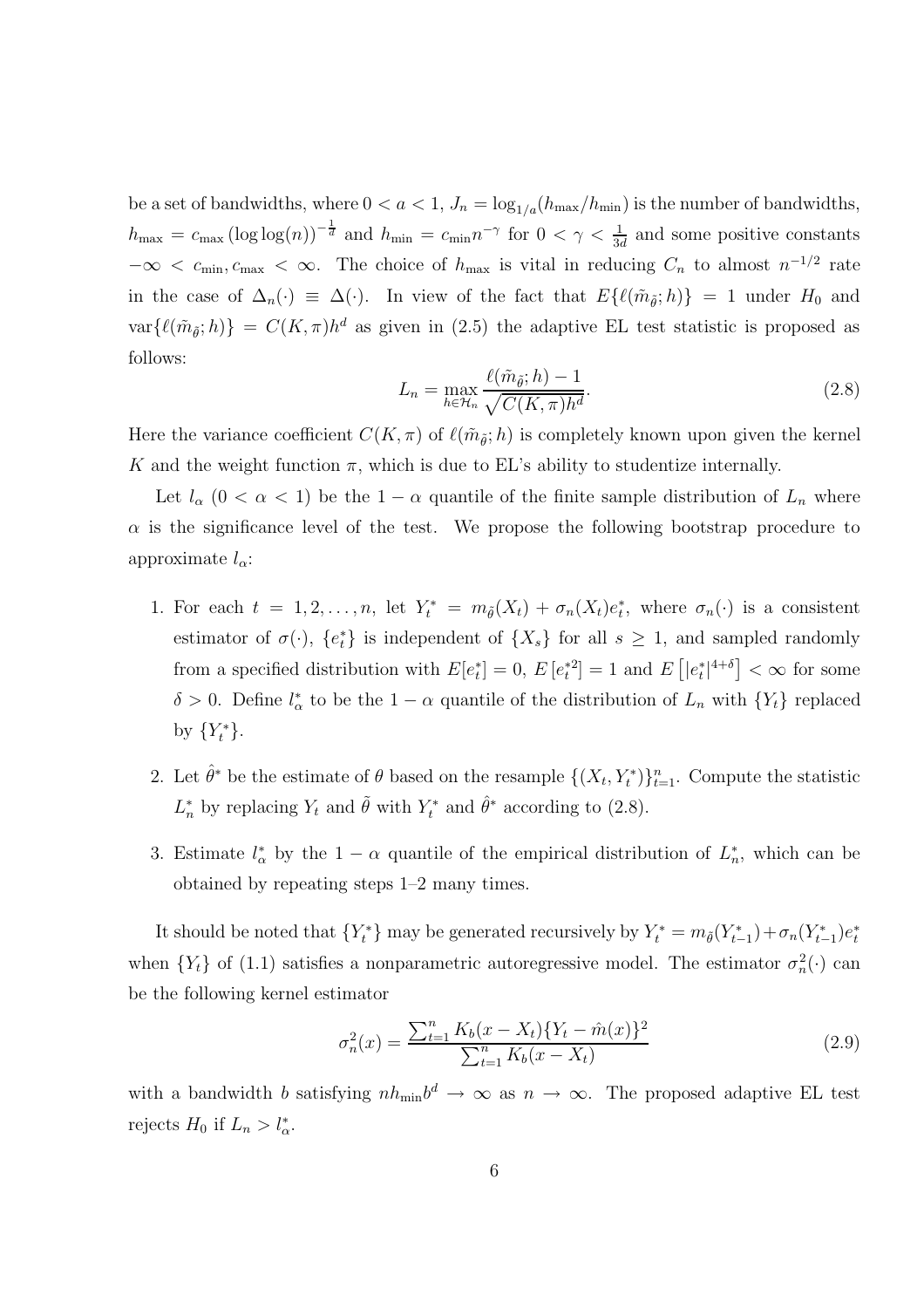There are two different approaches we could use for generating  ${e_t^*}$  for the bootstrap. The first is the one used in Horowitz and Spokoiny (2001) which generates independent and identically distributed  $e_t^*$  from  $N(0, 1)$ . The second approach is the regression bootstrap proposed by Franke, Kreiss and Mammen (2002), where the generation of  $\{e_t^*\}$  depends on  $(X_1, \dots, X_T)$ . The regression bootstrap is more sophisticated and works for more general purposes. We use in this paper the first approach in conjuction with an estimator of  $\sigma^2(\cdot)$  as it is simpler and sufficient for the task of this paper.

### 3. Main Results

The following are assumptions needed in establishing the asymptotic results.

**Assumption 3.1**. (i) The process  $\{(X_t, Y_t)\}\$ is strictly stationary and  $\alpha$ -mixing with the mixing coefficient  $\alpha(t) = \sup\{|P(A \cap B) - P(A)P(B)| : A \in \Omega_{1}^{s}, B \in \Omega_{s+t}^{\infty}\}\)$  for all  $s, t \geq 1$ , where  $\Omega_i^j$  denote the  $\sigma$ -fields generated by  $\{(X_s, Y_s) : i \leq s \leq j\}$ . There exist constants  $a > 0$ and  $\rho \in [0, 1)$  such that  $\alpha(t) \le a \rho^t$  for  $t \ge 1$ .

(ii) For all  $t \geq 1$ ,  $E[e_t|\Omega_{t-1}] = 0$  and  $E[e_t^2|\Omega_{t-1}] = 1$ , where  $\Omega_t$  are  $\sigma$ -fields generated by  $\{(X_{s+1}, Y_s) : 1 \leq s \leq t\}.$ 

(iii) Let  $\epsilon_t = Y_t - m(X_t)$ . There exists a constant  $\delta_{\epsilon} > 0$  such that  $E\left[ \left| \epsilon_{t_1}^{i_1} \epsilon_{t_2}^{i_2} \cdots \epsilon_{t_l}^{i_l} \right| \right]$  $\begin{bmatrix} i_l \\ t_l \end{bmatrix}$  $\left.1+\delta_\epsilon\right\rceil <$  $\infty$ , where  $1 \leq l \leq 4$ ,  $0 \leq i_j \leq 4$  and  $\sum_{j=1}^{l} i_j \leq 8$ .

**Assumption 3.2**. (i) Let f be the density of  $X_t$ , S be a compact subset of  $R^d$ ,  $\mu_i(x) =$  $E[\epsilon_t^i|X=x]$  and  $\pi$  be a weight function such that  $\int_{s\in S}\pi(s)ds=1$  and  $\int_{s\in S}\pi^2(s)ds\leq C$ for some constant C;  $f(x)$  and  $\mu_i(x)$  for  $i = 2$  or 4 are Lipschitz continuous in S, and the first two derivatives of  $f(x)$ ,  $m(x)$  and  $\mu_2(x)$  are continuous on S,  $\inf_{x \in S} \sigma(x) \ge C_0 > 0$  and inf<sub>x∈S</sub>  $f(x)$  ≥  $C_1$  > 0 for constants  $C_0$  and  $C_1$ .

(ii) Let  $f_{\tau_1,\tau_2,\dots,\tau_l}(\cdot)$  be the joint probability density of  $(X_{1+\tau_1},\dots,X_{1+\tau_l})$   $(1 \leq l \leq 4)$ . Assume that each  $f_{\tau_1,\tau_2,\dots,\tau_l}(\cdot)$  exists and is Lipschitz continuous in  $S^l$  for  $l=1,\dots,4$ .

(iii)  $K(x_1, \dots, x_d) = \prod_{i=1}^d k(x_i)$ , where  $k(\cdot)$  is a r-th order univariate kernel which is symmetric, Lipschitz continuous and supported on  $[-1, 1]$  satisfying  $\int k(t)dt = 1$ ,  $\int t^l k(t)dt =$ 0 for  $l = 1, \dots, r - 1$  and  $\int t^r k(t) dt = k_r \neq 0$  for a positive integer  $r > d/2$ .

Define  $\bigtriangledown_{\theta}^{l} m_{\theta}(x) = \frac{\partial^{l} m_{\theta}(x)}{\partial \theta^{l}}$  $\frac{m_{\theta}(x)}{\partial \theta^{l}}$  whenever these derivatives exist. For any  $q \times q$  matrix D, define  $||D||_{\infty} = \sup_{v \in R^q} \frac{||Dv||}{||v||}$  where  $||B||_m^2 = \sum_{i=1}^q \sum_{j=1}^q b_{ij}^2$  for a  $q \times q$  matrix  $B = (b_{ij})_{1 \le i,j \le q}$ .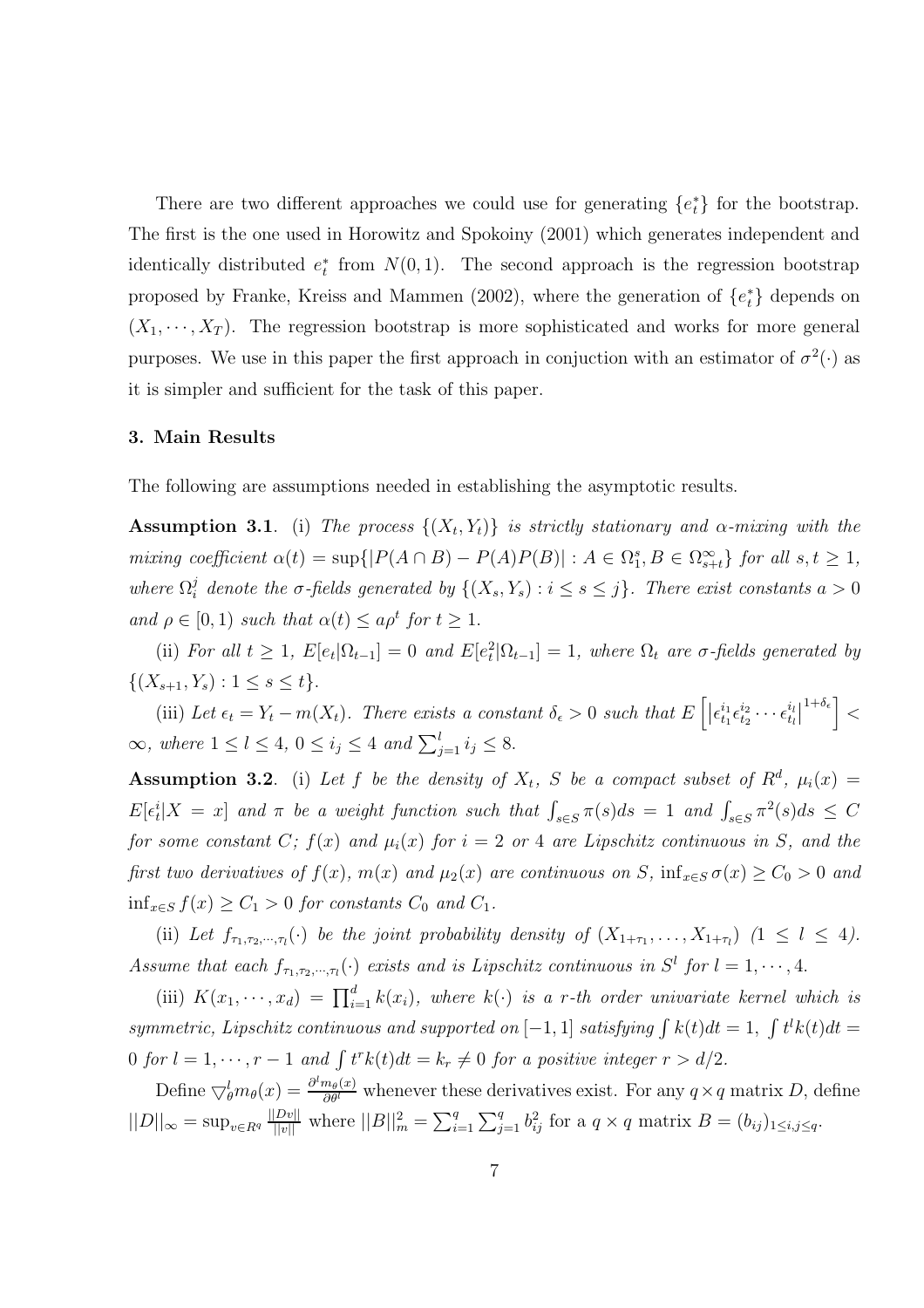**Assumption 3.3.** (i) The parameter set  $\Theta$  is an open subset of  $R<sup>q</sup>$  for some  $q \ge 1$ . For each  $x \in S$ ,  $m_{\theta}(x)$  is three times differentiable with respect to  $\theta \in \Theta$ . There exist constants  $0 <$  $C_1, C_2 < \infty$  such that  $E \left[ \sup_{\theta \in \Theta} |m_{\theta}(X_1)|^2 \right] \leq C_1$  and  $\max_{1 \leq j \leq 3} E \left[ \sup_{\theta \in \Theta} || \bigtriangledown_{\theta}^{j} m_{\theta}(X_1) ||_{m}^{2} \right] \leq$  $C_2$ . For each  $\theta \in \Theta$ ,  $m_{\theta}(x)$  is continuous with respect to  $x \in S$ . There is a finite  $C_I > 0$  such that for every  $\varepsilon > 0$ ,  $\int_{x \in S} \inf_{\theta, \theta' \in \Theta: ||\theta - \theta'|| \geq \varepsilon} [m_\theta(x) - m_{\theta'}(x)]^2 f(x) dx \geq C_I \varepsilon^2$ .

(ii) Let  $H_0$  be true. Then  $\theta_0 \in \Theta$  and  $\lim_{n\to\infty} P\left(\sqrt{n}||\tilde{\theta} - \theta_0|| > C_{1L}\right) < \varepsilon$  for any  $\varepsilon > 0$ and some  $C_{1L} > 0$ .

(iii) Let  $H_0$  be false. Then there is a  $\theta^* \in \Theta$  such that  $\lim_{n\to\infty} P\left(\sqrt{n}||\tilde{\theta}-\theta^*|| > C_{2L}\right) < \varepsilon$ for any  $\varepsilon > 0$  and some  $C_{2L} > 0$ .

(iv) The set  $\mathcal{H}_n$  has the structure of (2.7) with  $h_{\text{max}} > h_{\text{min}} = O(n^{-\gamma})$  for some constant  $0 < \gamma < \frac{1}{3\epsilon}$  $\frac{1}{3d}$  and  $h_{\text{max}} = C_h (\log \log(n))^{-\frac{1}{d}}$  for a constant  $C_h > 0$ .

Assumptions 3.1 and 3.2 are standard conditions in this kind of problem. Assumption 3.2(i) corresponds to Assumption 5 of Horowitz and Spokoiny (2001). Assumption 3.2(iii) plays a role similar to Assumption 4 of Horowitz and Spokoiny (2001). Assumption 3.3 corresponds to Assumptions 1–2 and 6 of Horowitz and Spokoiny (2001). Assumption 3.3 (iv) requires the smallest bandwidth  $h_{\min} = O(n^{-\gamma})$  where  $0 < \gamma < \frac{1}{3\alpha}$  $\frac{1}{3d}$ . To include the optimal order  $n^{-\frac{1}{d+2r}}$  for estimating  $m(x)$  in the range of  $\mathcal{H}_n$ , we need to have  $r > d$  which is something further than requiring  $r > \frac{d}{2}$  $\frac{d}{2}$  as assumed in Assumption 3.2 (ii). This implies that higher order kernels are needed when  $d \geq 2$ . However, for the purpose of establishing the results reported below, it is not essential to have the order  $n^{-\frac{1}{d+2r}}$  covered by  $\mathcal{H}_n$ .

The following theorem shows that the EL test has a correct size asymptotically.

**Theorem 3.1**. Suppose Assumptions 3.1, 3.2 and 3.3(i)(ii)(iv) hold. Then under  $H_0$ ,

$$
\lim_{n \to \infty} P(L_n > l_\alpha^*) = \alpha.
$$

To establish the power properties of the adaptive EL test, let define the distance between m and the parametric family  $\mathcal M$  as

$$
\rho(m,\mathcal{M}) = \left[\inf_{\theta \in \Theta} \left( \int_{x \in S} \left[ m_{\theta}(x) - m(x) \right]^2 f(x) dx \right) \right]^{1/2}.
$$
 (3.1)

The consistency of the test against a fixed alternative is established in Theorem 3.2 below.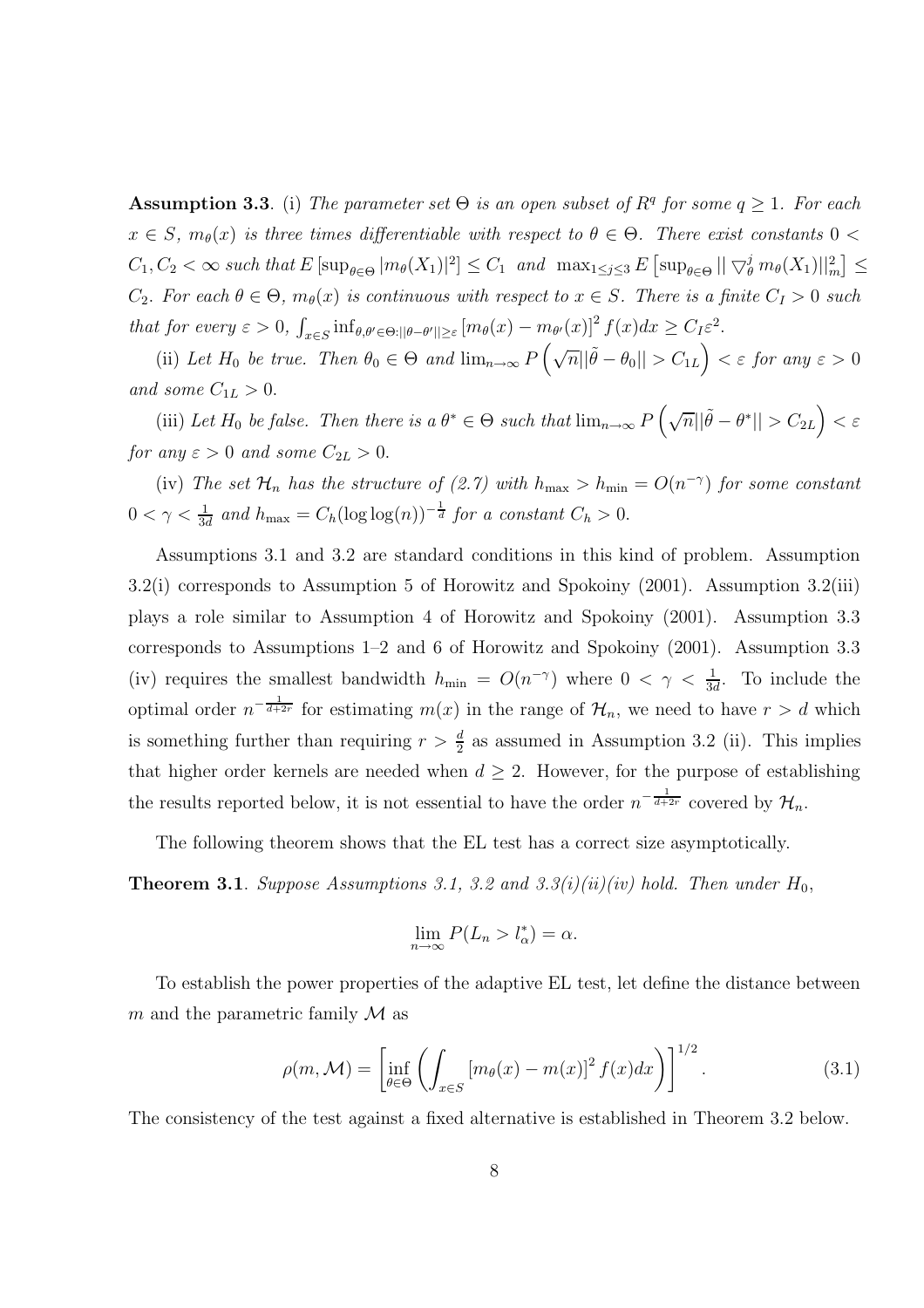**Theorem 3.2.** Assume that Assumptions 3.1, 3.2 and 3.3(i)(iii)(iv) hold. If there is a  $C_{\rho} > 0$  such that  $\rho(m, \mathcal{M}) \geq C_{\rho}$  for  $n \geq n_0$  with some large  $n_0$ , then

$$
\lim_{n \to \infty} P(L_n > l^*_{\alpha}) = 1.
$$

We then consider the consistency of the EL test against special from of  $H_1$  of the form

$$
m(x) = m_{\theta}(x) + C_n \Delta(x) \tag{3.2}
$$

where  $C_n \to 0$  as  $n \to \infty$ ,  $\theta \in \Theta$  and for positive and finite constants  $D_1, D_2$  and  $D_3$ ,

$$
0 < D_1 \le \int_{x \in S} \Delta^2(x) f(x) dx \le D_2 < \infty \quad \text{and} \quad \rho(m, \mathcal{M}) \ge D_3 C_n. \tag{3.3}
$$

**Theorem 3.3.** Assume Assumptions 3.1, 3.2 and 3.3(i)(iii). Let Assumption 3.3(iv) hold with  $h_{\text{max}} = C_h(\log \log(n))^{-\frac{1}{d}}$  for some finite constant  $C_h$ . Let m satisfy (3.2) and (3.3) with  $C_n \geq Cn^{-1/2}\sqrt{\log \log(n)}$  for some constant  $C > 0$ . Then

$$
\lim_{n \to \infty} P(L_n > l_\alpha^*) = 1.
$$

To discuss the consistency of the adaptive EL test over alternatives in a Hölder smoothness class, we introduce the following notation. Let  $j = (j_1, \ldots, j_d)$  where  $j_1, \ldots, j_d \geq 0$  are integers,  $|j| = \sum_{k=1}^d j_d$  and  $D^j m(x) = \frac{\partial^{|j|} m(x)}{\partial x^{j_1} \cdots \partial x^{j_d}}$  $\frac{\partial^{(j)}(m(x))}{\partial x_1^{j_1} \cdots \partial x_d^{j_d}}$  whenever the derivative exists. Define the Hölder norm  $||m||_{H,s} = \sup_{x \in S} \sum_{|j| \le s} (|D^j m(x)|)$ . The smoothness class that we consider consist of functions  $m \in S(H, s) \equiv \{m : ||m||_{H, s} \leq C_H\}$  for some unknown s and  $C_H < \infty$ . For  $s \geq \max(2, d/4)$  and all sufficiently large  $D_m < \infty$ , define

$$
B_{H,n} = \left\{ m \in S(H,s) : \ \rho(m,\mathcal{M}) \ge D_m \left( n^{-1} \sqrt{\log \log(n)} \right)^{2s/(4s+d)} \right\}.
$$
 (3.4)

**Theorem 3.4**. Assume that Assumptions 3.1–3.3 all hold. Let m satisfy  $(1.2)$  under  $H_1$  and (3.4). Then for  $0 < \alpha < 1$  and  $B_{H,n}$  defined in (3.4),

$$
\lim_{n \to \infty} \inf_{m \in B_{H,n}} P(L_n > l^*_{\alpha}) = 1.
$$

Theorem 3.1 shows that the test attains the nominal level  $\alpha$  asymptotically. Theorem 3.2 establishes that the adaptive EL test is consistent against a family of fixed alternatives. Theorem 3.3 shows that the proposed test is consistent for  $C_n \geq Cn^{-1/2}\sqrt{\log \log(n)}$ , which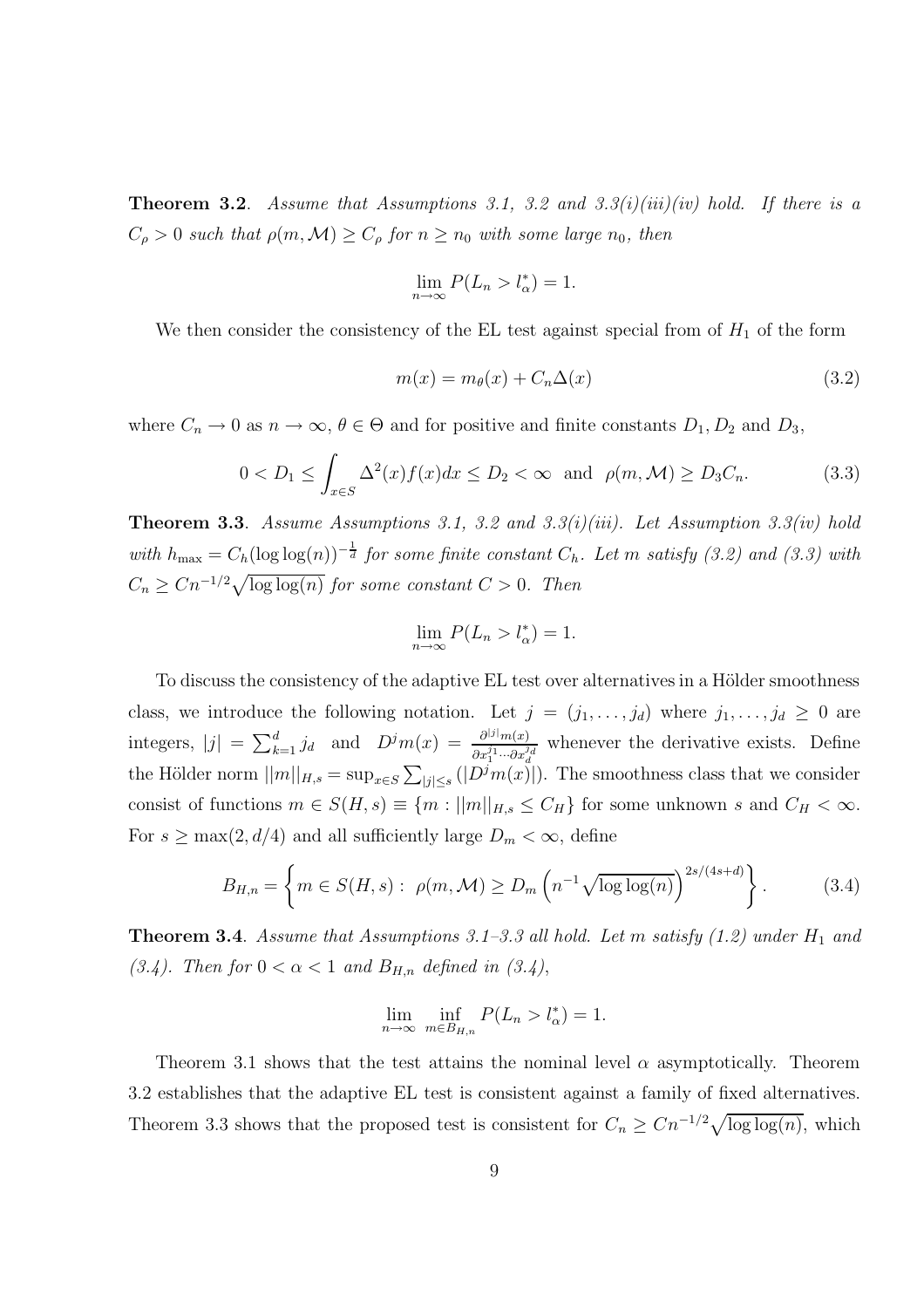is a substantial improvement over the fixed bandwidth based tests and achieves almost the conventional rate  $n^{-1/2}$ .

The conclusion of Theorem 3.4 shows that  $L_n$  is uniformly consistent over alternatives within the Hölder class of smooth functions whose distance from the parametric counterparts approaches zero at the rate of  $(n^{-1}\sqrt{\log \log(n)})^{2s/(4s+d)}$ , which is the fastest possible in the minimax sense of Ingster and Suslina (2003), and Spokoiny (1996). The most striking property of Theorem 3.4 is that it achieves the best rate of convergence for  $C_n$  without knowing s, the degree of smoothness. This is the reason behind the term "adaptive and rate-optimal" by Horowitz and Spokoiny (2001) when describing their test. We show that the same property holds for the proposed EL test with weakly dependent observations.

#### 4. Simulation results

We carried out two simulation studies which were designed to evaluate the empirical performance of the proposed adaptive EL test. In the first simulation study, we conducted simulation for the following regression model used in Horowitz and Spokoiny (2001):

$$
Y_i = \beta_0 + \beta_1 X_i + (5/\tau)\phi(X_i/\tau) + \epsilon_i,
$$
\n(4.1)

where the  $\{\epsilon_i : i \geq 1\}$  are independent and identically distributed from three distributions with zero mean and constant variance,  $\{X_i\}$  are univariate design points to be sampled from  $N(0, 25)$  distribution truncated at its 5th and 95th percentiles ,  $\theta = (\beta_0, \beta_1)^{\tau} = (1, 1)^{\tau}$  is chosen as the true vector of parameters and  $\phi$  is the standard normal density function.

The null hypothesis  $H_0$ :  $m(x) = \beta_0 + \beta_1 x$  specifies a linear regression corresponding to  $\tau = 0$ , whereas the alternative hypothesis  $H_1 : m(x) = \beta_0 + \beta_1 x + (5/\tau)\phi(x/\tau)$  for  $\tau = 1.0$ and 0.5. Readers should refer to Horowitz and Spokoiny (2001) for details on the designs  $X_i$ , the three distributions of  $\epsilon_i$  and other aspects of the simulation. We used the same number of simulation, the bootstrap resamples and estimation procedures for  $\theta$  as in Horowitz and Spokoiny (2001). We also employed the same kernel, the same bandwidth set  $\mathcal{H}_n$ , the same estimator  $\sigma_n^2$  and the distribution for  $\{e_i^*\}$  in the Monte Carlo simulation procedure as in Horowitz and Spokoiny (2001). Like Horowitz and Spokoiny, the nominal size of the test was 5%.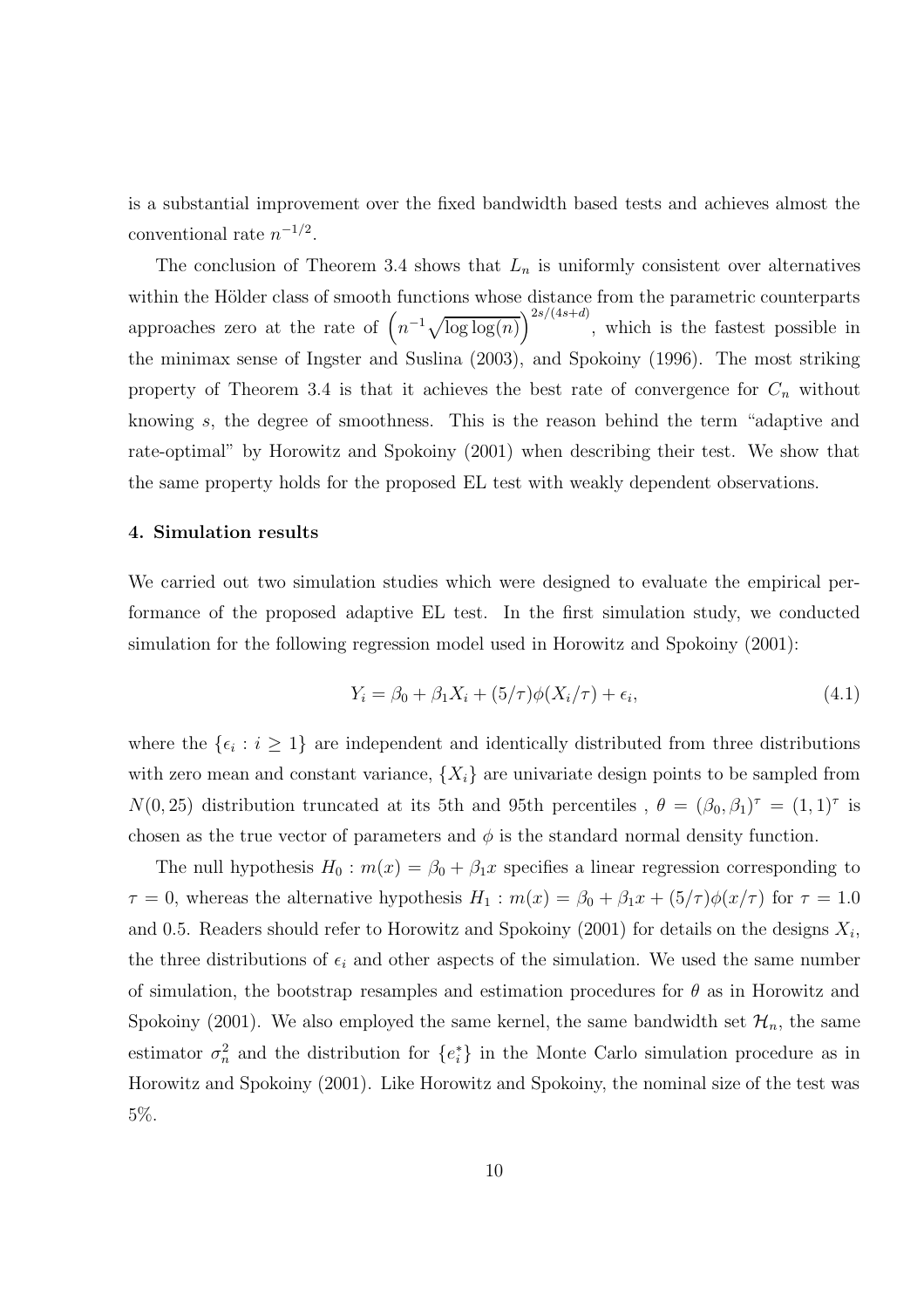Table 1 summaries the performance of the adaptive EL test by adding one column to Table 1 of Horowitz and Spokoiny (2001). Our results show that the proposed adaptive EL test has slightly better power than the adaptive test of Horowitz and Spokoiny (2001), while the sizes are similar to those of Horowitz and Spokoiny (2001). This may not be surprising as the two tests are equivalent in the first order. The differences between the two tests are (i) the EL test statistic carries out the studentizing implicitly and (ii) certain higher order features like the skewness and kurtosis are reflected in the EL statistic. These might be the underlying cause for the slightly better power observed for the EL test.

The second simulation study was conducted on an ARCH type time series regression model of the form:

$$
Y_i = 0.25 + 0.5Y_{i-1} + C_n \cos(8Y_{i-1}) + 0.25\sqrt{Y_{i-1}^2 + 1} e_i,
$$
\n(4.2)

where the innovation  $\{e_i\}_{i=1}^n$  was chosen to be independent and identically distributed  $N(0, 1)$ random variables. The sample sizes considered in the simulation were  $n = 300$  and  $n = 500$ . The vector of parameters  $\theta = (\alpha, \beta, \sigma^2)$  was estimated using the pseudo-maximum likelihood method, which is commonly used in the estimation of ARCH models. In the implementation, {e ∗ i } was sampled as a sequence of independent and identically normal distributed random errors from  $N(0, 1)$  and the estimator  $\sigma_n^2(x)$  was used as given in (2.9). Both the tests of Horowitz and Spokoiny (2001) and the proposed test are evaluated. Although Horowitz and Spokoiny's test was originally proposed for independent observations, a justification for its use with dependent observations is implicitly contained in this paper.

We chose the bandwidth set  $\mathcal{H}_n = \{0.3, 0.332, 0.367, 0.407, 0.45\}$  with  $a = 0.903$  for  $n = 300$  and  $\mathcal{H}_n = \{0.25, 0.281, 0.316, 0.356, 0.4\}$  with  $a = 0.889$  for  $n = 500$ . Both the power and the size of the adaptive test are reported in Table 2. We found that both tests had good approximation to the nominal significance level of 5\%, which confirms Theorem 3.1 and the quality of the simulation calibration to the distribution of the two adaptive test statistics. However, the power of Horowitz and Spokoiny's test was rather subdued for the situations considered. As expected when  $C_n$  was increased, the power of the proposed test was increased; and for a fixed level of  $C_n$ , the power increased when n was increased. The latter was because the distance between  $H_0$  and  $H_1$  became larger when n was increased although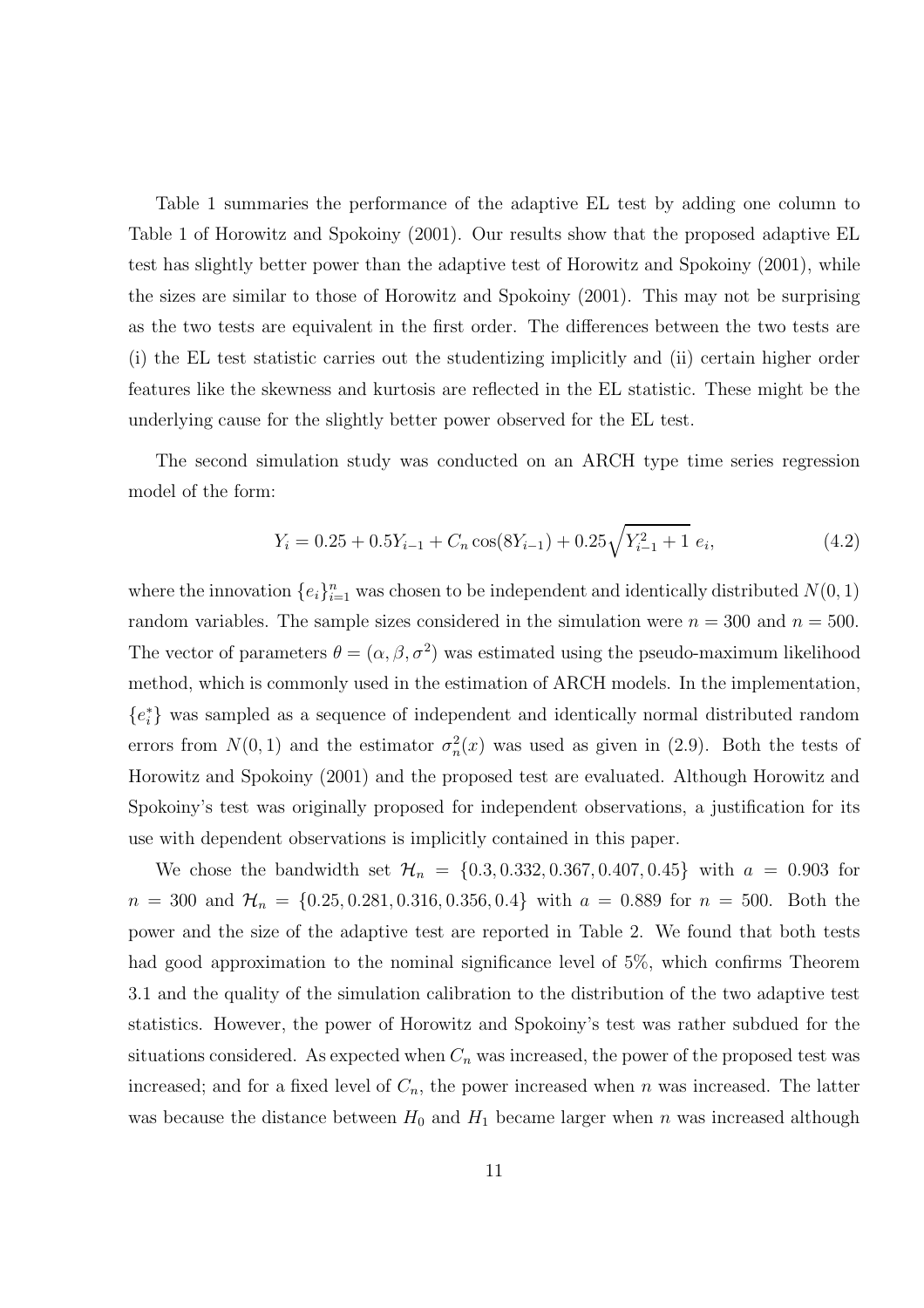$C_n$  was kept the same. This better power performance of the proposed test was possibility due to the internal studentization of the EL which enhances the power of the proposed test.

## Appendix

As the Lagrange multiplier  $\lambda(x)$  is implicitly dependent on h, we first establish the convergence rate for  $\sup_{x\in S} \lambda(x)$  uniformly over the bandwidth set  $\mathcal H.$ 

Lemma A.1. Under Assumptions 3.1, 3.2 and 3.3, as n sufficiently large

$$
\max_{h \in \mathcal{H}} \sup_{x \in S} \lambda(x) = o_p\{n^{-1/3} \log(n)\}.
$$

**Proof:** For any  $\delta > 0$ 

$$
P\left(\max_{h\in\mathcal{H}_n}\sup_{x\in S} h^{d/2}\lambda(x)\geq \delta n^{-1/2}\log(n)\right)\leq \sum_{h\in\mathcal{H}_n}P\left(\sup_{x\in S} h^{d/2}\lambda(x)\geq \delta n^{-1/2}\log(n)\right).
$$

As the number of bandwidths in  $H_n$  is only of order  $log(n)$ , by checking the proof of Lemma 1 of Chen, Härdle and Li  $(2002)$ , it can be shown that  $log(n)$  can be readily squeezed in front of the probabilities involved to achieve that

$$
\log(n) P\left(\sum_{x \in S} h^{d/2} \lambda(x) \ge \delta n^{-1/2} \log(n)\right) \to 0
$$

as  $n \to \infty$ . This implies that, as  $n \to \infty$ ,

$$
P\left(\max_{h\in\mathcal{H}_n}\sup_{x\in S} h^{d/2}\lambda(x)\geq \delta n^{-1/2}\log(n)\right)\to 0\tag{A.1}
$$

and hence  $\max_{h \in \mathcal{H}_n} \sup_{x \in S} h^{d/2} \lambda(x) = o_p \{ \delta n^{-1/2} \log(n) \}.$  Then the lemma is established by noting that the smallest bandwidth  $h_{\min} = O(n^{-\gamma})$  where  $3d\gamma < 1$  as assumed in Assumption  $3.3(iv)$ .

In view of  $(2.6)$  of Chen, Härdle and Li  $(2003)$ , using Lemma A.1 we may show that

$$
\max_{h \in \mathcal{H}_n} h^{-d/2} \left( \ell(\tilde{m}_{\tilde{\theta}}; h) - nh^d \int \bar{U}_1^2(x; \tilde{\theta}) v^{-1}(x) \pi(x) dx \right) = o_p(1),\tag{A.2}
$$

where

$$
\bar{U}_1(x;\tilde{\theta}) = (nh^d)^{-1} \sum_{t=1}^n K\left(\frac{x - X_t}{h}\right) \{Y_t - \tilde{m}_{\tilde{\theta}}(x)\}
$$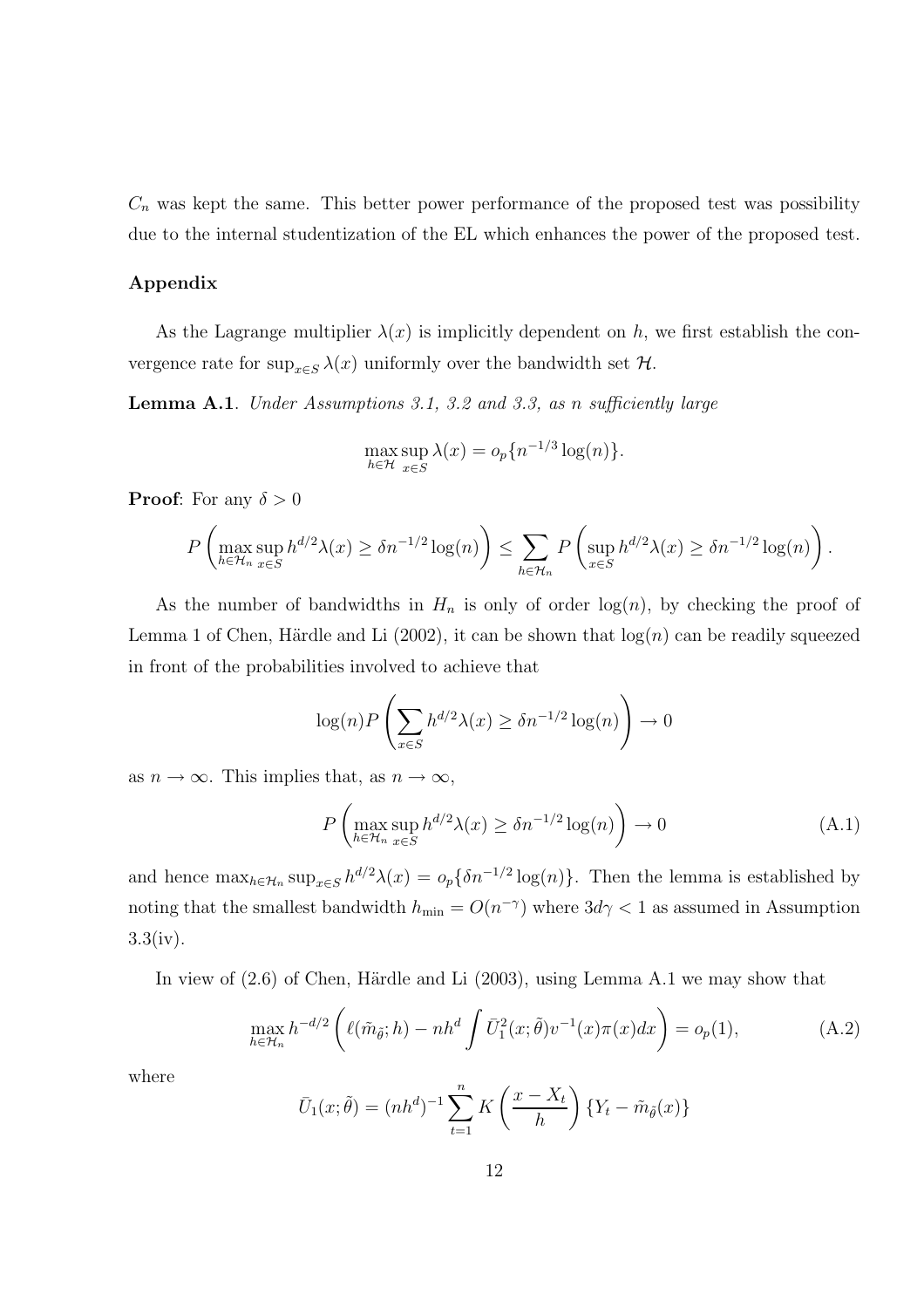and  $v(x) = R(K)f^{-1}(x)\sigma^{2}(x)$ .

Let  $W_t(x) = \frac{1}{nh^d} K\left(\frac{x - X_t}{h}\right), a_{st} = nh^d \int_{x \in S} W_s(x) W_t(x) v^{-1}(x) \pi(x) dx$ , and  $\lambda_t(\theta) = \lambda(X_t, \theta) =$  $m(X_t) - m_{\theta}(X_t)$ . Define

$$
\ell_{0n}(h) = \sum_{s,t} a_{st} \epsilon_s \epsilon_t \text{ and } Q_n(\theta) = Q_n(\theta; h) = \sum_{s,t} a_{st} \lambda_s(\theta) \lambda_t(\theta). \tag{A.3}
$$

Then the leading term in  $\ell_n(\tilde{m}_{\tilde{\theta}}; h)$  is

$$
\ell_{1n}(h,\tilde{\theta}) \equiv nh^d \int \bar{U}_1^2(x;\tilde{\theta})v^{-1}(x)\pi(x)dx = \ell_{0n}(h) + Q_n(\tilde{\theta}) + \Pi_n(\tilde{\theta}), \tag{A.4}
$$

where  $\Pi_n(\tilde{\theta}) = \ell_{1n}(h; \tilde{\theta}) - \ell_{0n}(h) - Q_n(\tilde{\theta})$  is the remainder term.

Without loss of generality, we assume that  $C(K,\pi) = 2R^{-2}(K) \int (K^{(2)}(x))^2 dx \int \pi^2(y) dy =$ 1. In view of the definition of  $L_n = \max_{h \in \mathcal{H}_n} \frac{\ell(\tilde{m}_{\tilde{\theta}};h)-1}{h^{d/2}}$  $\frac{\ell_{\theta}^{i}}{h^{d/2}}$  and  $(A.4)$ , define

$$
L_{0n}(h) = \frac{\ell_{0n}(h) - 1}{h^{d/2}}, \quad L_{1n}(h) = \frac{\ell_{1n}(h, \tilde{\theta}) - 1}{h^{d/2}} \quad \text{and} \quad L_{2n}(h) = \frac{\ell_{1n}(h, \theta^*) - 1}{h^{d/2}}, \tag{A.5}
$$

where  $\theta^* = \theta_0$  when  $H_0$  is true and  $\theta^*$  is as defined in Assumption 3.3(iii) when  $H_0$  is false. Let  $L_{0n}^*(h)$  and  $L_{1n}^*(h)$  be the respective versions of  $L_{0n}(h)$  and  $L_{1n}(h)$  defined above based on the bootstrap resample  $\{(X_i, Y_i^*)\}$ . Lemmas A.2–A.7 below are used in the proof of Theorem 3.1 to justify the approximation of  $l^*_{\alpha}$  by  $l_{\alpha}$  involved in the simulation procedure. Lemmas A.8–A.10 are mainly employed in the proofs of Theorems 3.2–3.4.

Lemma A.2. Suppose that Assumptions 3.1, 3.2 and 3.3(i) hold.

(i) For every  $\delta > 0$ , we have that  $\max_{h \in \mathcal{H}_n} \sup_{\|\theta - \theta_0\| \leq \delta} \frac{Q_n(\theta)}{nh^d} \leq C\delta^2$  holds in probability, where  $C > 0$  is a constant.

(ii) For each  $\theta \in \Theta$  and sufficiently large n, we have that  $C_1 h^d \lambda(\theta) \gamma \lambda(\theta) \leq Q_n(\theta) \leq$  $C_2 h^d \lambda(\theta)^\tau \lambda(\theta)$  holds in probability, where  $\lambda(\theta) = (\lambda_1(\theta), \dots, \lambda_n(\theta))^\tau$  and  $0 < C_1 \le C_2 < \infty$ are constants.

**Proof**: (i) It follows from the definition of  $Q_n(\theta)$  that  $Q_n(\theta) \leq ||A||_{\infty} ||\lambda(\theta)||^2$ . Let A be the matrix of  $n \times n$  with  $\{a_{st}\}\$ as its  $s \times t$  element. In order to prove Lemma A.2(i), one needs to show that  $||A||_{\infty} \leq Ch^d$  holds in probability for some constant  $C > 0$ . Let  $q(x) = v^{-1}(x)\pi(x)$ . We now have

$$
||A||_{\infty} \le \max_{1 \le t \le n} \sum_{s=1}^{n} a_{st} = C(1 + o_p(1)) \max_{1 \le t \le n} \int K\left(\frac{x - X_t}{h}\right) q(x) f(x) dx
$$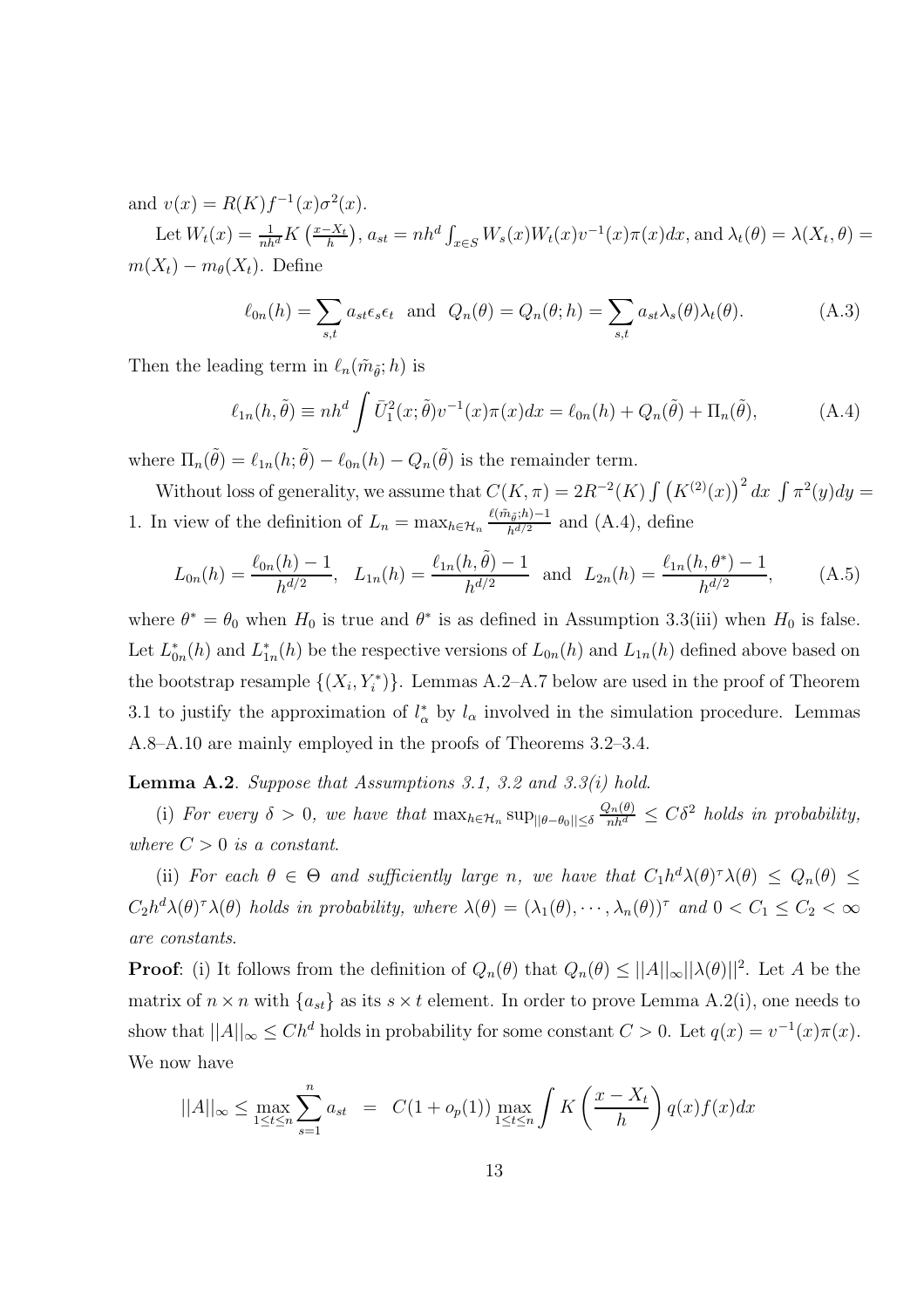$$
= C(1 + o_p(1))h^d \max_{1 \le t \le n} (f(X_t) \ q(X_t)) \int K(u) du \le Ch^d \ (A.6)
$$

using the fact that

$$
a_{st} = nh^d \int W_s(x)W_t(x)q(x)dx = \int \frac{K\left(\frac{x-X_s}{h}\right)}{\sum_{u=1}^n K\left(\frac{x-X_u}{h}\right)}\hat{f}(x)K\left(\frac{x-X_t}{h}\right)q(x)dx
$$

$$
= (1+o_p(1)) \int \frac{K\left(\frac{x-X_s}{h}\right)}{\sum_{u=1}^n K\left(\frac{x-X_u}{h}\right)}K\left(\frac{x-X_t}{h}\right)q(x)f(x)dx.
$$

In order to prove Lemma A.2(i), it suffices to show that  $\sup_{\|\theta-\theta_0\|\leq \delta} ||\lambda(\theta)||^2 \leq Cn\delta^2$ holds in probability. A Taylor series expansion to  $m_{\theta}(X_t) - m_{\theta_0}(X_t)$  and an application of Assumption 3.3(i) finish the proof of Lemma A.2(i).

(ii). Let  $\lambda_{\min}(A)$  and  $\lambda_{\max}(A)$  denote the smallest and largest eigenvalues of A, respectively. In view of  $\lambda_{\min}(A) \cdot ||\lambda(\theta)||^2 \leq Q_n(\theta) \leq \lambda_{\max}(A)||\lambda(\theta)||^2$ , in order to prove Lemma A.2(ii), it suffices to show that for n large enough,  $\lambda_{\min}(A) \geq C_1 h^d (1 + o_p(1))$  holds in probability. Such a proof follows similarly from the proof of Lemma A.2 of Gao, Tong and Wolff (2002).

For simplicity, in the following lemmas and their proofs, we let  $q = 1$ . For  $1 \leq j \leq 3$ , define  $\psi_j(X_t, \theta) = m_{\theta}^{(j)}$  $\frac{d^j m_\theta(X_t)}{\theta(X_t)} = \frac{d^j m_\theta(X_t)}{d\theta^j}$  $\frac{n_{\theta}(\Lambda_t)}{d\theta^j}$ .

**Lemma A.3**. (i) Under Assumptions 3.1, 3.2 and 3.3(i), we have for any given  $\theta \in \Theta$ 

$$
J_n^{-1/2} \max_{h \in \mathcal{H}_n} h^{-d/2} \left| \sum_{s=1}^n \sum_{t=1}^n a_{st} \epsilon_s \psi_1(X_t, \theta) \right| = O_p(1), \tag{A.7}
$$

(ii) Under Assumptions 3.1 and 3.2, we have as  $n \to \infty$ 

$$
J_n^{-1/2} \max_{h \in \mathcal{H}_n} h^{-d/2} \max_{1 \le t \le n} \left| \sum_{s=1}^n a_{st} \epsilon_s \right| = O_p(1). \tag{A.8}
$$

**Proof:** (i) It suffices to show that for any large constant  $C_0 > 0$ 

$$
P\left[J_n^{-1/2}\max_{h\in\mathcal{H}_n}h^{-d/2}\left|\sum_{s=1}^n\sum_{t=1}^n a_{st}\epsilon_s\psi_1(X_t,\theta)\right|>C_0\right]
$$
  

$$
\leq \sum_{h\in\mathcal{H}_n}P\left[\left|\sum_{s=1}^n\sum_{t=1}^n a_{st}\epsilon_s\psi_1(X_t,\theta)\right|>C_0J_n^{1/2}h^{d/2}\right]
$$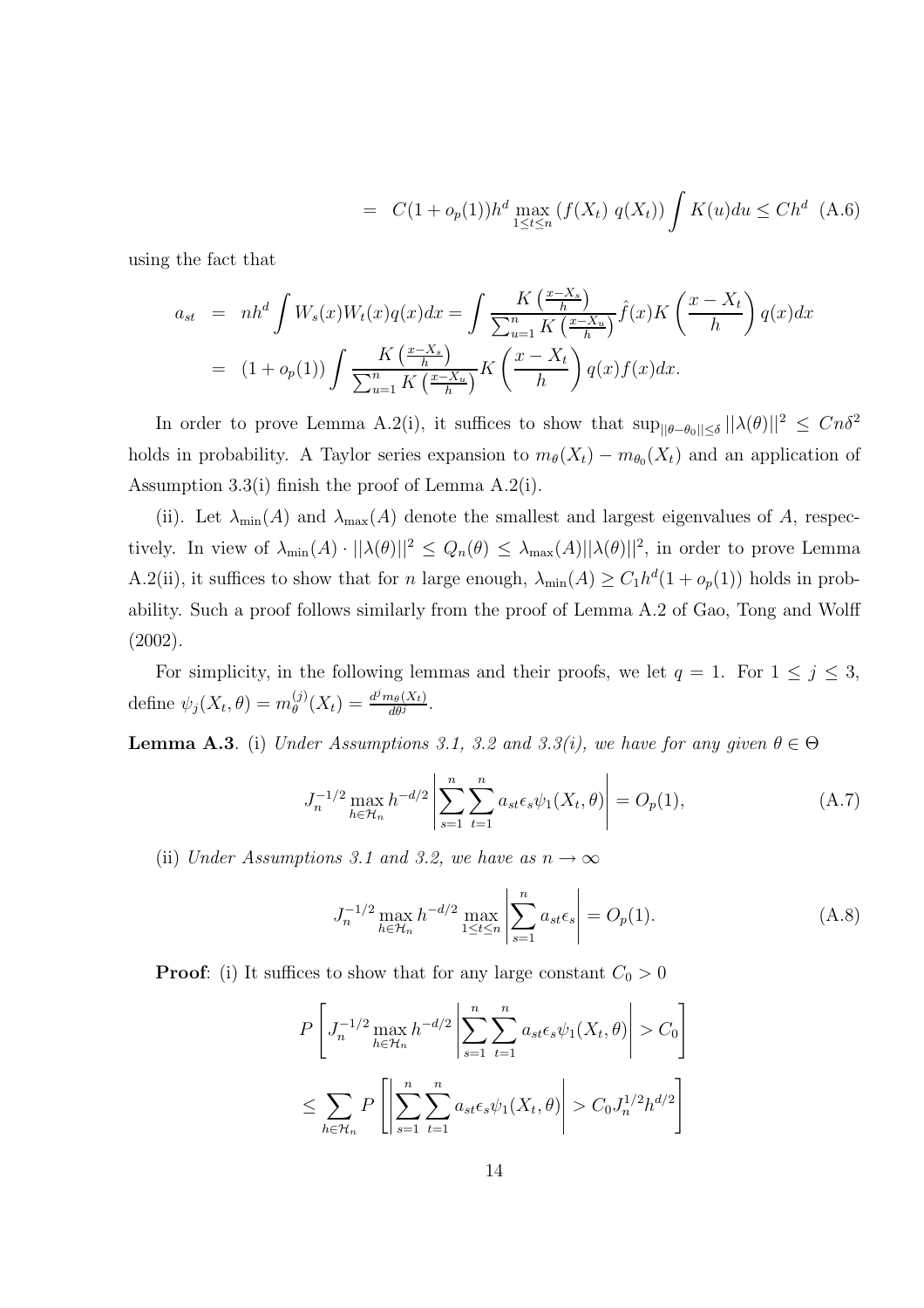$$
\leq \sum_{h \in \mathcal{H}_n} \frac{1}{C_0^2 J_n h^d} E\left[\sum_{s=1}^n \sum_{t=1}^n a_{st} \epsilon_s \psi_1(X_t, \theta)\right]^2
$$
  

$$
\leq \sum_{h \in \mathcal{H}_n} \frac{1}{C_0^2 J_n h^d} \left\{\sum_{s=1}^n \sum_{t=1}^n E\left[a_{st} \epsilon_s \psi_1(X_t, \theta)\right]^2 + \Pi_{1n}(\theta)\right\},
$$

where  $\Pi_{1n}(\theta) = E \left[ \sum_{s=1}^{n} \sum_{t=1}^{n} a_{st} \epsilon_s \psi_1(X_t, \theta) \right]^2 - \sum_{s=1}^{n} \sum_{t=1}^{n} E \left[ a_{st} \epsilon_s \psi_1(X_t, \theta) \right]^2$ . A direct calculation shows that as  $n \to \infty$ 

 $s=1$   $t=1$ 

$$
\sum^{n} \sum^{n} E\left[a_{st} \epsilon_s \psi_1(X_t, \theta)\right]^2 =
$$

$$
\int \int q(x)q(y)K^{(2)}\left(\frac{x-y}{h}\right)K^{(2)}\left(\frac{y-x}{h}\right)\sigma^2(x)\psi_1^2(y,\theta)f(x,y)dxdy = C(\theta)h^d(1+o(1))
$$

for some function  $C(\theta)$ .

Similarly to (B.4) of Gao and King (2003), we may show that as  $n \to \infty$ ,

$$
\Pi_{1n}(\theta) = o(h^d). \tag{A.10}
$$

 $(A.9)$ 

Therefore, the proof of (A.7) is completed.

(ii) The proof of (ii) is similar to that of Lemma  $A.3(i)$ .

**Lemma A.4.** Under Assumptions 3.1, 3.2 and 3.3(i)(ii), we have for each  $u > 0$  and under  $H_0$ ,

$$
\max_{h \in \mathcal{H}_n} \sup_{|\theta - \theta_0| \le n^{-1/2} u} h^{-d/2} \left| \sum_{s=1}^n \sum_{t=1}^n a_{st} \epsilon_s \lambda_t(\theta) \right| = O_p \left( J_n^{1/2} n^{-1/2} \right). \tag{A.11}
$$

**Proof**: Using a Taylor series expansion to  $m_{\theta}(X_t) - m_{\theta_0}(X_t)$  and Assumption 3.3(i), we have for  $\theta'$  between  $\theta$  and  $\theta_0$ 

$$
\left| \sum_{s=1}^{n} \sum_{t=1}^{n} a_{st} \epsilon_{s} \lambda_{t}(\theta) \right| = \left| \sum_{s=1}^{n} \sum_{t=1}^{n} a_{st} \epsilon_{s} \left[ m_{\theta}(X_{t}) - m_{\theta_{0}}(X_{t}) \right] \right|
$$
  
\n
$$
\leq \left| \sum_{s=1}^{n} \sum_{t=1}^{n} a_{st} \epsilon_{s} \psi_{1}(X_{t}, \theta_{0}) \right| |\theta - \theta_{0}| + \frac{1}{2} \left| \sum_{s=1}^{n} \sum_{t=1}^{n} a_{st} \epsilon_{s} \psi_{2}(X_{t}, \theta_{0}) \right| |\theta - \theta_{0}|^{2}
$$
  
\n
$$
+ \left| \frac{1}{6} \left| \sum_{s=1}^{n} \sum_{t=1}^{n} a_{st} \epsilon_{s} \psi_{3}(X_{t}, \theta') \right| |\theta - \theta_{0}|^{3} \leq \left| \sum_{s=1}^{n} \sum_{t=1}^{n} a_{st} \epsilon_{s} \psi_{1}(X_{t}, \theta_{0}) \right| |\theta - \theta_{0}|
$$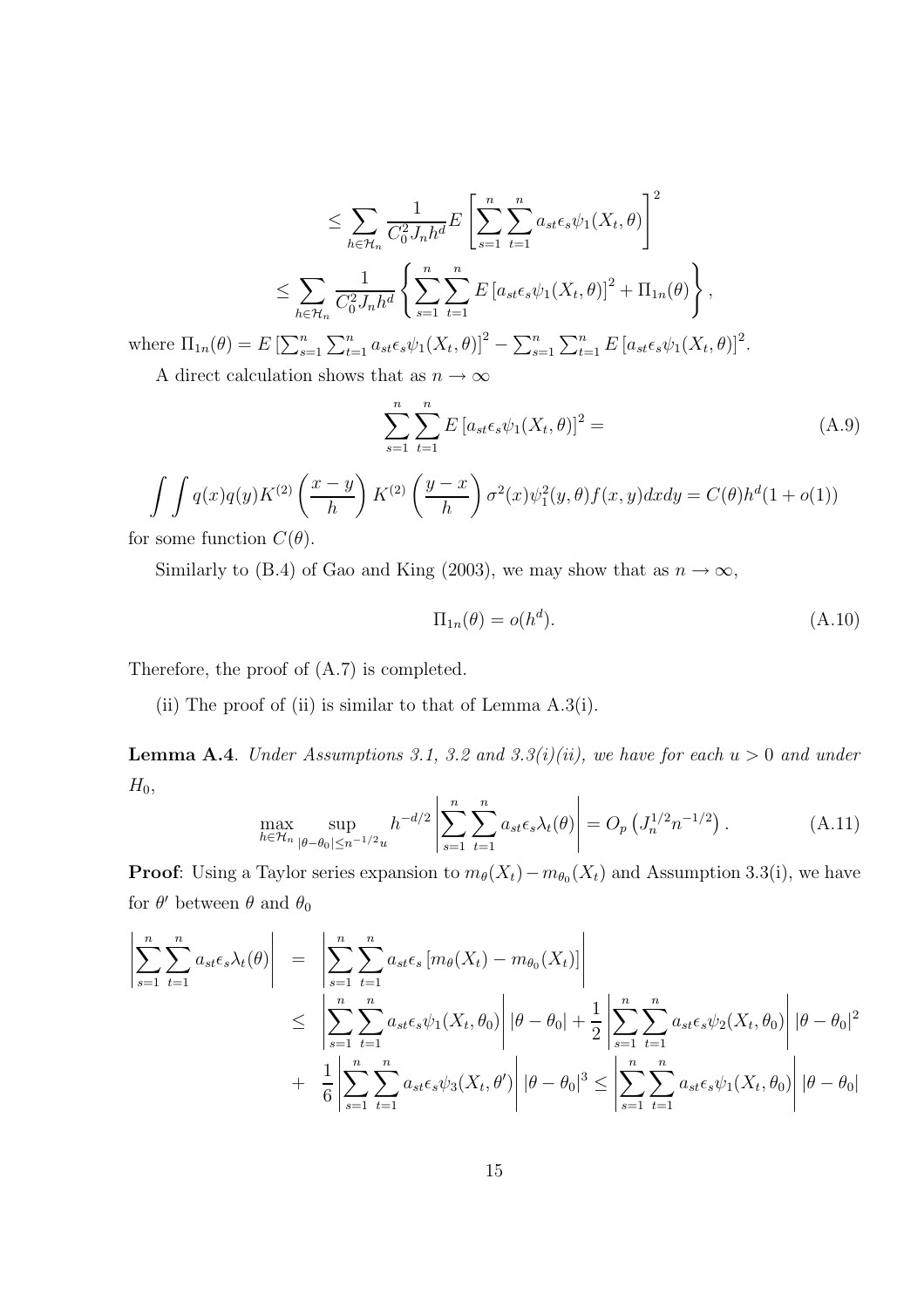+ 
$$
\frac{1}{2}|\theta - \theta_0|^2 \left| \sum_{s=1}^n \sum_{t=1}^n a_{st} \epsilon_s \psi_2(X_t, \theta_0) \right|
$$
  
+  $\frac{1}{6}n|\theta - \theta_0|^3 \left| \sum_{s=1}^n a_{st} \epsilon_s \right| \max_{1 \le t \le n} |\psi_3(X_t, \theta')|.$  (A.12)

Hence,  $(A.7)$ ,  $(A.8)$ ,  $(A.12)$  and Assumption 3.3(i) imply

$$
\max_{h \in \mathcal{H}_n} \sup_{\|\theta - \theta_0\| \le n^{-1/2} u} h^{-d/2} \left| \sum_{s=1}^n \sum_{t=1}^n a_{st} \epsilon_s \lambda_t(\theta) \right| \le O_p\left(J_n^{1/2} n^{-1/2}\right). \tag{A.13}
$$

The proof of  $(A.11)$  follows from  $(A.12)$  and  $(A.13)$ .

**Lemma A.5.** Under Assumptions 3.1, 3.2 and 3.3(i)(iii) hold. Then under  $H_1$ , for every  $u > 0$ , any  $q_n \to \infty$  and some  $h \in \mathcal{H}_n$ 

$$
\sup_{|\theta - \theta^*| \le n^{-1/2}u} \left| \sum_{s=1}^n \sum_{t=1}^n a_{st} \epsilon_s \lambda(X_t, \theta) \right| = o_p(q_n h^{d/2}). \tag{A.14}
$$

**Proof:** The rest of the proof follows similarly from that of (A.13) using  $\lim_{n\to\infty} q_n = \infty$ .

**Lemma A.6.** Suppose that Assumptions 3.1–3.3 hold. Then as  $n \to \infty$ 

$$
\max_{h \in \mathcal{H}_n} L_n(h) = \max_{h \in \mathcal{H}_n} L_{1n}(h) + o_p(1) = \max_{h \in \mathcal{H}_n} L_{2n}(h) + o_p(1),
$$
  

$$
\max_{h \in \mathcal{H}_n} L_{1n}^*(h) = \max_{h \in \mathcal{H}_n} L_{0n}^*(h) + o_p(1),
$$

and  $\max_{h \in \mathcal{H}_n} L_{1n}(h) = \max_{h \in \mathcal{H}_n} L_{0n}(h) + o_p(1)$  under  $H_0$ .

**Proof:** The proof follows from  $(A.3)$ ,  $(A.4)$ ,  $(A.5)$  and Lemmas  $A.3-A.5$ .

Lemma A.7. Suppose Assumptions 3.1–3.3 hold. Then the asymptotic distributions of  $\max_{h \in \mathcal{H}_n} L_{2n}(h)$  and  $\max_{h \in \mathcal{H}_n} L_{0n}^*(h)$  are identical under  $H_0$ .

Proof: In view of Lemma A.6, in order to prove Lemma A.7, it suffices to show that the distributions of  $\max_{h \in \mathcal{H}_n} L_{0n}(h)$  and  $\max_{h \in \mathcal{H}_n} L_{0n}^*(h)$  are asymptotically the same. Similarly to the proof of Lemma A.2, we can show that

$$
\max_{h \in \mathcal{H}_n} h^{-d/2} \left( \sum_{s=1}^n a_{ss} \epsilon_s^2 - 1 \right) = o_p(1) \text{ and } \max_{h \in \mathcal{H}_n} h^{-d/2} \left( \sum_{s=1}^n a_{ss} \epsilon_s^{*2} - 1 \right) = o_p(1). \tag{A.15}
$$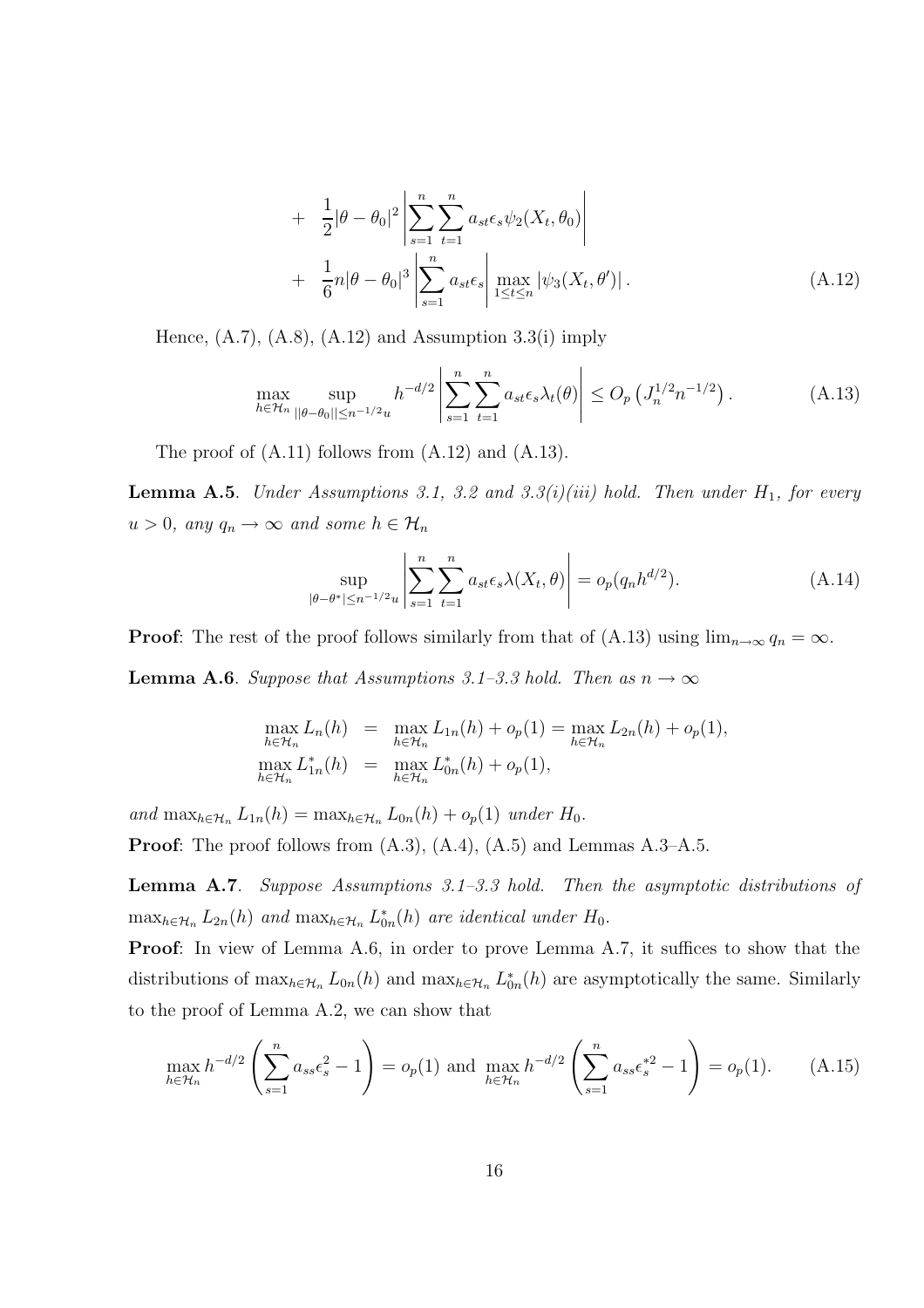Thus, it suffices to show that  $\max_{h \in \mathcal{H}_n} \sum_{s \neq t} a_{st} \epsilon_s \epsilon_t$  and  $\max_{h \in \mathcal{H}_n} \sum_{s \neq t} a_{st} \epsilon_s^* \epsilon_t^*$  have the same asymptotic distribution. For  $h \in \mathcal{H}_n$ , let  $u_t = \epsilon_t$  or  $\epsilon_t^*$  and define

$$
B_{hn}(u_1, ..., u_n) = h^{-d/2} \left[ \sum_{s \neq t} a_{st} u_s u_t \right]
$$
 (A.16)

.

Let  $B_n(u_1, \ldots, u_n)$  be the sequence obtained by stacking the corresponding  $B_{hn}(u_1, \ldots, u_n)$  $(h \in \mathcal{H}_n)$ . Let  $G(\cdot) = G_n(\cdot)$  be a 3-times continuously differentiable function over  $R^{J_n}$ . Define

$$
C_n(G) = \sup_{v \in R^{J_n}} \max_{i,j,k=1,2,\dots,J_n} \left| \frac{\partial^3 G(v)}{\partial v_i \partial v_j \partial v_k} \right|
$$

Like Horowitz and Spokoiny (2001), there are two steps in the proof of Lemma A.3. First, we want to show that

$$
|E\left[G(B_n(\epsilon_1,\ldots,\epsilon_n))\right] - E\left[G(B_n(\epsilon_1^*,\ldots,\epsilon_n^*))\right]| \leq C_0 C_n(G) \left(\frac{J_n^3}{nh_{1\min}^{3d}}\right)^{1/2}
$$
\n(A.17)

for any 3-times differentiable  $G(\cdot)$ , some finite constant  $C_0$ , and all sufficiently large n. Then in the second step, (A.17) is used to show that  $B_n(\epsilon_1, \ldots, \epsilon_n)$  and  $B_n(\epsilon_1^*, \ldots, \epsilon_n^*)$  have the same asymptotic distribution.

Throughout the rest of the proof, we replace  $a_{st}$  in (A.16) with  $\tilde{a}_{st}(h) = h^{-d/2} a_{st}$ . Note that

$$
|E\left[G(B_n(\epsilon_1,\ldots,\epsilon_n))\right] - E\left[G(B_n(\epsilon_1^*,\ldots,\epsilon_n^*))\right] \tag{A.18}
$$
\n
$$
\leq \sum_{t=1}^n |E\left[G(B_n(\epsilon_1,\ldots,\epsilon_t,\epsilon_{t+1}^*,\cdots,\epsilon_n^*))\right] - E\left[G(B_n(\epsilon_1,\ldots,\epsilon_{t-1},\epsilon_t^*,\ldots,\epsilon_n^*))\right],
$$

where  $B_n(\epsilon_1,\ldots,\epsilon_n,\epsilon_{n+1}^*) = B_n(\epsilon_1,\ldots,\epsilon_n)$  and  $B_n(\epsilon_0,\epsilon_1^*,\ldots,\epsilon_n^*) = B_n(\epsilon_1^*,\ldots,\epsilon_n^*)$ .

We now derive an upper bound on the last term of the sum on the right–hand side of (A.18). Similar bounds can be derived for the other terms. Let  $U_{n-1}$ ,  $\Lambda_n$  and  $\tilde{\Lambda}_n$ , respectively, denote the vectors that are obtained by stacking

$$
U_{h,n} = \sum_{s=1}^{n-1} \sum_{t=1,\neq s}^{n-1} \tilde{a}_{st}(h)\epsilon_s \epsilon_t, \quad \Lambda_{h,n} = 2\epsilon_n \sum_{s=1}^{n-1} \tilde{a}_{sn}(h)\epsilon_s, \quad \tilde{\Lambda}_{h,n} = 2\epsilon_n^* \sum_{s=1}^{n-1} \tilde{a}_{sn}(h)\epsilon_s.
$$

Using a Taylor expansion to the last term of the sum on the right–hand side of (A.18) about  $\epsilon_n = \epsilon_n^* = 0$  gives

$$
|E\left[G(B_n(\epsilon_1,\ldots,\epsilon_n))\right] - E\left[G(B_n(\epsilon_1,\ldots,\epsilon_{n-1},\epsilon_n^*))\right] \leq \left|E\left[G'(U_{n-1})(\Lambda_n - \tilde{\Lambda}_n)\right]\right|
$$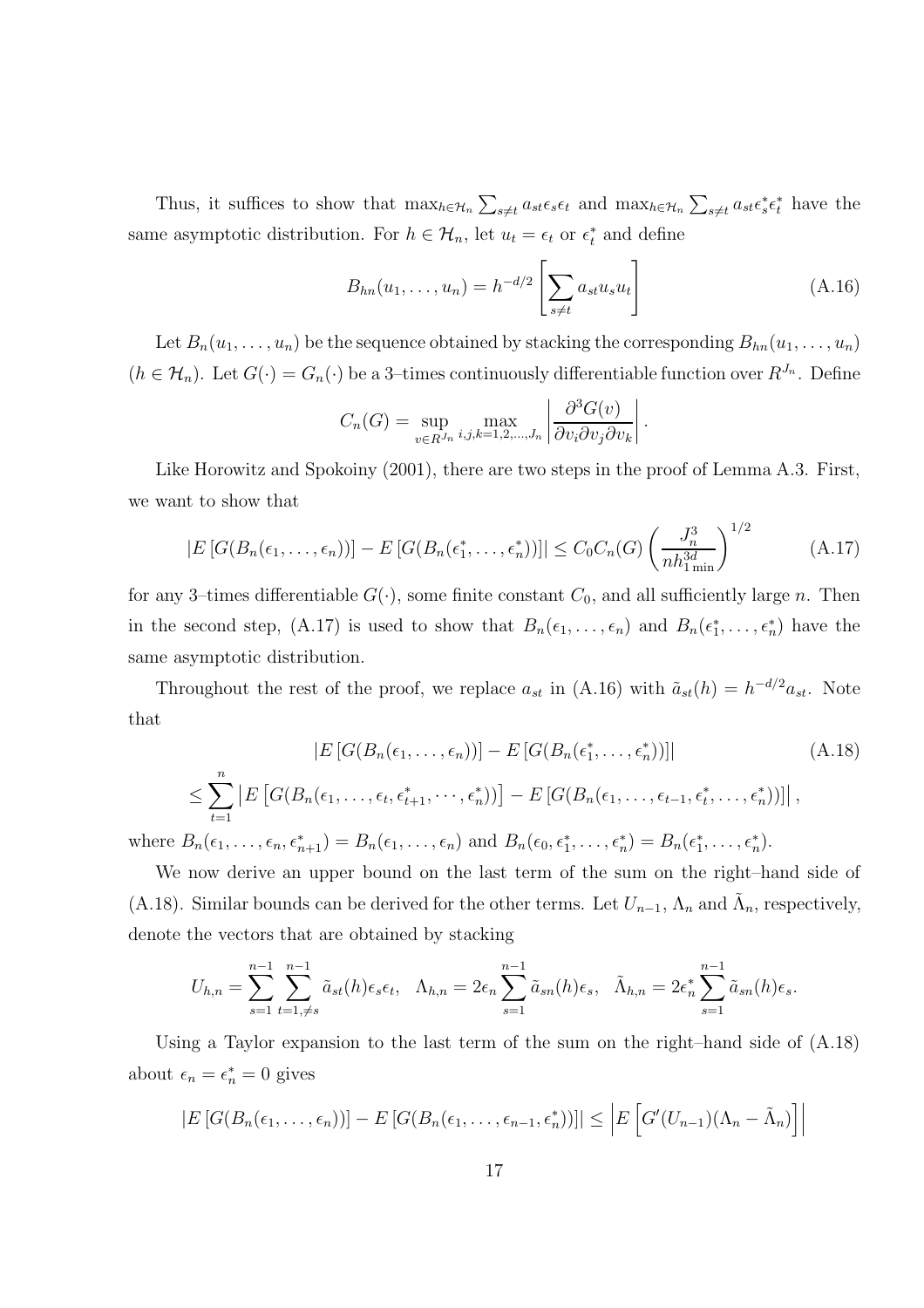$$
+\frac{1}{2}\left|E\left[\Lambda_n^{\tau}G''(U_{n-1})\Lambda_n-\tilde{\Lambda}_n^{\tau}G''(U_{n-1})\tilde{\Lambda}_n\right]\right|+\frac{C_n(G)}{6}\left\{E\left[||\Lambda_n||^3\right]+E\left[||\tilde{\Lambda}_n||^3\right]\right\},\,
$$

where G' and G'' denote the gradient and matrix of second derivatives of G and  $C_n(G)$  is a positive and finite constant.

Since

$$
E\left[\epsilon_n|\Omega_{n-1}\right] = E\left[\epsilon_n^{*j}\right] = 0 \text{ and } E\left[\epsilon_n^{2}|\Omega_{n-1}\right] = E\left[\epsilon_n^{*2}\right] = 1,
$$

we have

$$
E\left[\left(\Lambda_n - \tilde{\Lambda}_n\right)|\Omega_{n-1}\right] = 0 \text{ and } E\left[\left(\Lambda_n\Lambda_n^{\tau} - \tilde{\Lambda}_n\tilde{\Lambda}_n^{\tau}\right)|\Omega_{n-1}\right] = 0.
$$

This implies

$$
|E\left[G(B_n(\epsilon_1,\ldots,\epsilon_n))\right] - E\left[G(B_n(\epsilon_1,\ldots,\epsilon_{n-1},\epsilon_n^*))\right]| \leq \frac{C_n(G)}{6} \left\{ E\left[||\Lambda_n||^3\right] + E\left[||\tilde{\Lambda}_n||^3\right] \right\}.
$$
 (A.19)

To estimate the upper bound of (A.19), we need the following result:

$$
a_{st} = \frac{1}{nh^d} \int K\left(\frac{x - X_s}{h}\right) K\left(\frac{x - X_t}{h}\right) q(x) dx
$$
  
= 
$$
\frac{1}{n} \int K(u) K\left(u + \frac{X_s - X_t}{h}\right) q(X_s + uh) du = \frac{1}{n} L_2\left(\frac{X_s - X_t}{h}, X_s\right),
$$
 (A.20)

where  $q(x) = v^{-1}(x)\pi(x)$  and  $L_2(x, y) = \int K(u)K(u+x)q(y+uh)du$ .

Using Assumptions 3.1–3.2 and  $(A.20)$ , we have for *n* sufficiently large and the small  $\delta_\epsilon > 0$  involved in Assumption 3.1(iii),

$$
\sum_{h_1 \in \mathcal{H}_n} \sum_{h_2 \in \mathcal{H}_n} E\left[\sum_{s=1}^{n-1} \sum_{t=1,\neq s}^{n-1} \tilde{a}_{sn}^2(h_1) \tilde{a}_{tn}^2(h_2) \epsilon_s^2 \epsilon_t^2 \epsilon_n^4\right]
$$
(A.21)

$$
\leq \sum_{h_1 \in \mathcal{H}_n} \sum_{h_2 \in \mathcal{H}_n} \frac{1}{n^4 h_1^d h_2^d} \sum_{s=1}^{n-1} \sum_{t=1,\neq s}^{n-1} E\left[L_2^2\left(\frac{X_s - X_n}{h_1}, X_s\right) L_2^2\left(\frac{X_t - X_n}{h_2}, X_t\right) \epsilon_s^2 \epsilon_t^2 \epsilon_n^4\right] \leq C \sum_{h_1 \in \mathcal{H}_n} \sum_{h_2 \in \mathcal{H}_n} \frac{1}{n^4 h_1^d h_2^d} \sum_{s=1}^{n-1} \sum_{t=1,\neq s}^{n-1} E\left[\left|\epsilon_s^2 \epsilon_t^2 \epsilon_n^4\right|^{1+c}\right] \leq C \sum_{h_1 \in \mathcal{H}_n} \sum_{h_2 \in \mathcal{H}_n} \frac{1}{n^2 h_1^d h_2^d} \leq C \cdot \left(\frac{J_n}{n h_1^d \min}\right)^2,
$$

where  $0 < C < \infty$  is a constant.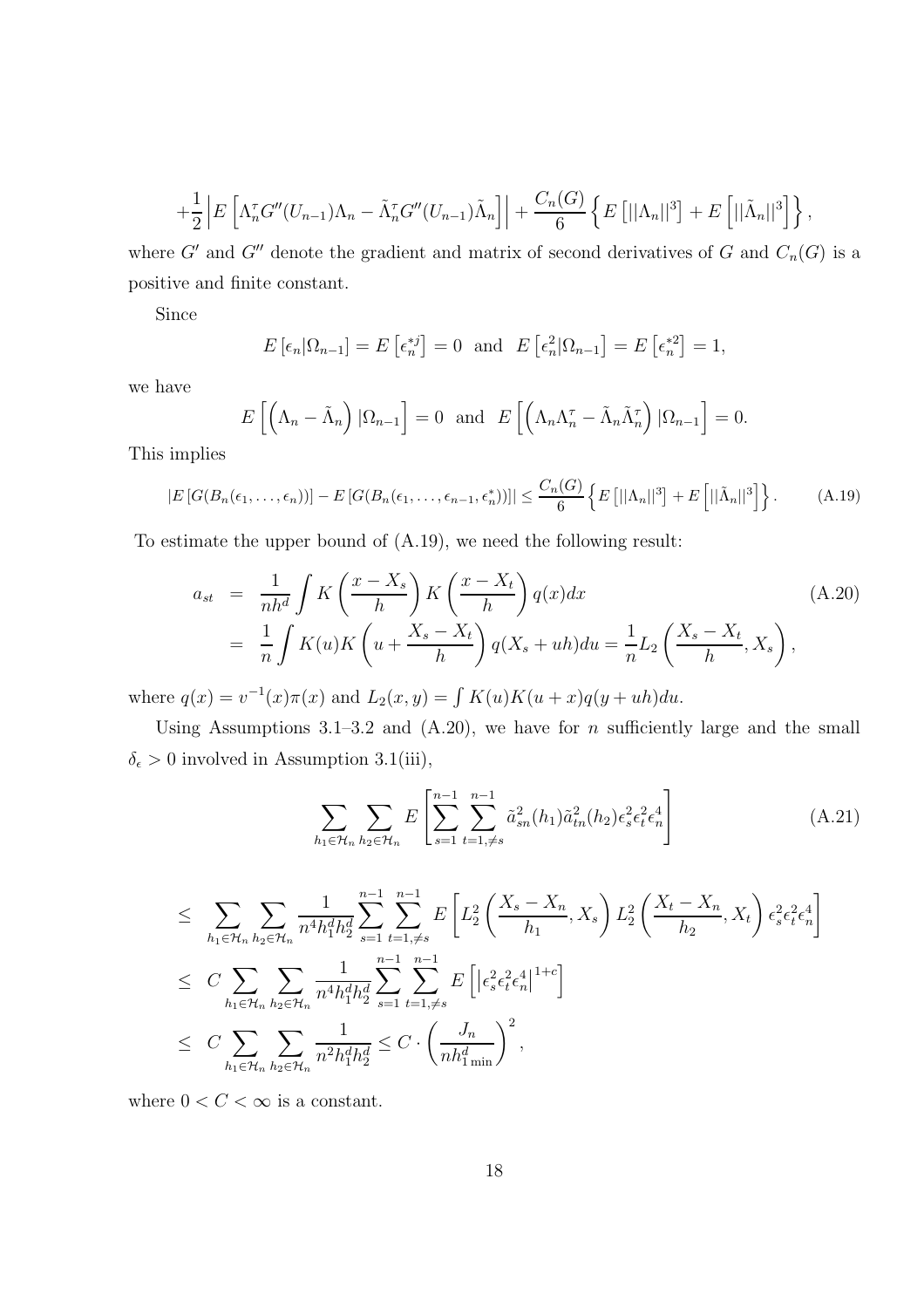Similarly to the proof of Lemma C.2 of Gao and King (2003), as  $n \to \infty$ 

$$
\sum_{h_1, h_2 \in \mathcal{H}_n} E\left(\sum_{1 \le s \ne t \le n-1} \tilde{a}_{sn}^2(h_1)\tilde{a}_{sn}(h_2)\tilde{a}_{tn}(h_2)\epsilon_s^3 \epsilon_t \epsilon_n^4\right) = o\left(\frac{J_n}{nh_{1\min}^d}\right)^2, (A.22)
$$
\n
$$
\sum_{h_1, h_2 \in \mathcal{H}_n} E\left(\sum_{1 \le s \ne t, s \ne u, t \ne u \le qn-1} \tilde{a}_{sn}^2(h_1)\tilde{a}_{tn}(h_2)\tilde{a}_{un}(h_2)\epsilon_s^2 \epsilon_t \epsilon_u \epsilon_n^4\right) = o\left(\frac{J_n}{nh_{1\min}^d}\right)^2,
$$
\n
$$
\sum_{h_1, h_2 \in \mathcal{H}_n} E\left(\sum \tilde{a}_{sn}(h_1)\tilde{a}_{tn}(h_1)\tilde{a}_{un}(h_2)\tilde{a}_{vn}(h_2)\epsilon_s \epsilon_t \epsilon_u \epsilon_v \epsilon_n^4\right) = o\left(\frac{J_n}{nh_{1\min}^d}\right)^2,
$$

where the last expectation is taken under  $1 \lt s, t, u, v \leq n-1$  and  $s, t, u, v$  are all different, using the fact that for every given  $x$ ,

$$
E\left[L_2\left(\frac{X_t - x}{h}, X_t\right)\epsilon_t\right] = E\left[L_2\left(\frac{X_t - x}{h}, X_t\right)E\left[\epsilon_t|\Omega_{t-1}\right]\right] = 0\tag{A.23}
$$

implied from Assumption A.1.

Equations (A.21) and (A.22) then imply that as  $n \to \infty$ 

$$
\sum_{h_1 \in \mathcal{H}_n} \sum_{h_2 \in \mathcal{H}_n} E\left[\sum_{s,t,u,v=1}^{n-1} \tilde{a}_{sn}(h_1) \epsilon_s \tilde{a}_{tn}(h_1) \epsilon_t \tilde{a}_{un}(h_2) \epsilon_u \tilde{a}_{vn}(h_2) \epsilon_v \epsilon_n^4\right] \leq C \cdot \left(\frac{J_n}{nh_{1\min}^d}\right)^2. \tag{A.24}
$$

Let  $\tilde{A}_{sn}$  be the vector that is obtained by stacking  $\tilde{a}_{sn}(h)$   $(h \in \mathcal{H}_n)$ . Equation (A.24) then implies that as  $n \to \infty$ 

$$
E[||\Lambda_n||^3] = 8E\left[\left\|\sum_{s=1}^{n-1} \tilde{A}_{sn}\epsilon_s \epsilon_n\right\|^3\right] \le 8\left\{E\left[\sum_{h\in\mathcal{H}_n} \left(\sum_{s=1}^{n-1} \tilde{a}_{sn}(h)\epsilon_s \epsilon_n\right)^2\right]^2\right\}^{3/4}
$$
\n
$$
= 8\left\{\sum_{h_1\in\mathcal{H}_n} \sum_{h_2\in\mathcal{H}_n} E\left[\sum_{s,t,u,v=1}^{n-1} \tilde{a}_{sn}(h_1)\epsilon_s \tilde{a}_{tn}(h_1)\epsilon_t \tilde{a}_{un}(h_2)\epsilon_u \tilde{a}_{vn}(h_2)\epsilon_v \epsilon_n^4\right]\right\}^{3/4}
$$
\n
$$
\le C\left(\frac{J_n}{nh_{1\min}^d}\right)^{3/2}.
$$
\n(A.25)

A similar result holds for  $E\left[||\tilde{\Lambda}_n||^3\right]$ . Thus

$$
E\left[||\Lambda_n||^3\right] + E\left[||\tilde{\Lambda}_n||^3\right] \le 2C\left(\frac{J_n}{nh_{1\min}^d}\right)^{3/2}.\tag{A.26}
$$

Step 2: As demonstrated in Horowitz and Spokoiny (2001),

$$
\lim_{n \to \infty} \left\{ P \left[ \max_{h \in \mathcal{H}_n} B_{hn}(\epsilon_1, \dots, \epsilon_n) \le x \right] - P \left[ \max_{h \in \mathcal{H}_n} B_{hn}(\epsilon_1^*, \dots, \epsilon_n^*) \le x \right] \right\} = 0
$$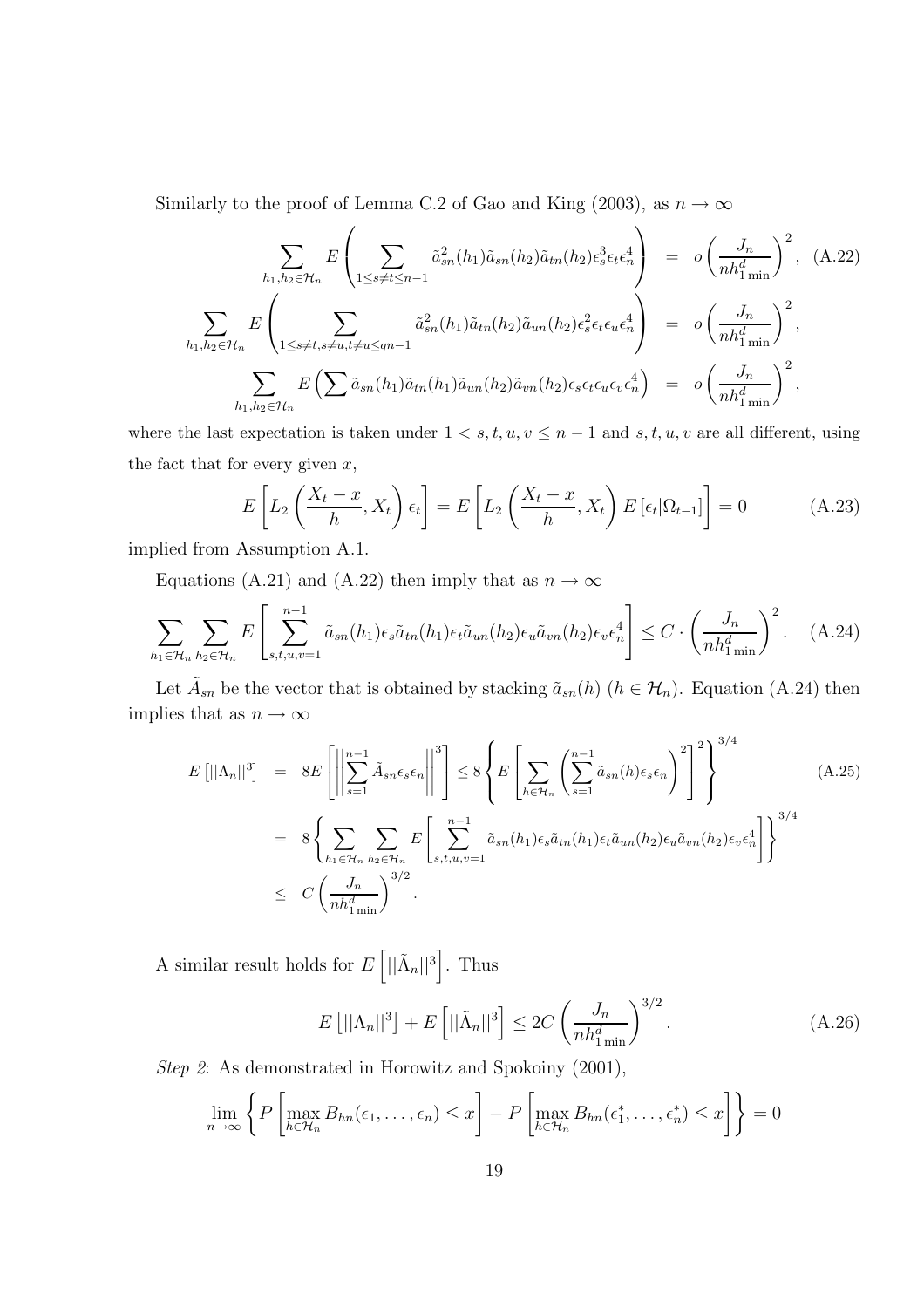for any real  $x$  is equivalent to

 $\overline{\phantom{a}}$  $\mathsf{I}$  $\mathsf{I}$  $\begin{array}{c} \hline \end{array}$ 

$$
\lim_{n\to\infty}\left|E\left(\prod_{h\in\mathcal{H}_n}I\left[B_{hn}(\epsilon_1,\ldots,\epsilon_n)\leq x\right]\right)-E\left(\prod_{h\in\mathcal{H}_n}I\left[B_{hn}(\epsilon_1^*,\ldots,\epsilon_n^*)\leq x\right]\right)\right|=0.
$$

Following the lines of Horowitz and Spokoiny (2001) by utilizing the above established bound (A.26) and using (A.18), it can be shown that as  $n \to \infty$ 

$$
P\left[\max_{h\in\mathcal{H}_n} B_{hn}(\epsilon_1,\ldots,\epsilon_n) \le x\right] - P\left[\max_{h\in\mathcal{H}_n} B_{hn}(\epsilon_1^*,\ldots,\epsilon_n^*) \le x\right]\right]
$$

$$
\le C\left(\frac{J_n^3}{nh_{1\min}^{3d}}\right)^{1/2} \to 0.
$$
(A.27)

This implies (A.17) and finally completes the proof of Lemma A.7.

**Lemma A.8**. Suppose that Assumptions A.1 and A.2 hold. Then for any  $x \ge 0$ ,  $h \in \mathcal{H}_n$ and all sufficiently large n

$$
P\left(L_{0n}^*(h) > x\right) \le \exp\left(-\frac{x^2}{4}\right).
$$

**Proof:** Similarly to the proof of Corollary 1 of Chen, Härdle and Li (2003) that, for any small  $\delta > 0$  there exists a large integer  $n_0 \geq 1$  such that for  $n \geq n_0$  and  $x \geq 0$ ,  $|P(L_{0n}^*(h) \leq x) - \Phi(x)| \leq \delta$ , where  $\Phi(x) = \frac{1}{\sqrt{2}}$  $\frac{1}{2\pi} \int_{-\infty}^{x} e^{-\frac{u^2}{2}} du$ . We therefore have for any  $n\geq n_0$  and  $x\geq 0$ 

$$
P(L_{0n}^{*}(h) > x) \leq 1 - \Phi(x) + \delta = \frac{1}{\sqrt{2\pi}} \int_{x}^{\infty} e^{-\frac{u^{2}}{2}} du + \delta
$$
  

$$
= \frac{1}{\sqrt{2\pi}} \int_{x}^{\infty} e^{-\frac{u^{2}}{4}} e^{-\frac{u^{2}}{4}} du + \delta \leq e^{-\frac{x^{2}}{4}} \frac{1}{\sqrt{2\pi}} \int_{x}^{\infty} e^{-\frac{u^{2}}{4}} du + \delta
$$
  

$$
\leq e^{-\frac{x^{2}}{4}} \frac{1}{\sqrt{2\pi}} \int_{0}^{\infty} e^{-\frac{u^{2}}{4}} du + \delta = e^{-\frac{x^{2}}{4}} \frac{\sqrt{2}}{\sqrt{2\pi}} \int_{0}^{\infty} e^{-\frac{v^{2}}{2}} dv + \delta = \frac{\sqrt{2}}{2} e^{-\frac{x^{2}}{4}} + \delta
$$

using  $\frac{1}{\sqrt{2}}$  $\frac{1}{2\pi} \int_0^\infty e^{-\frac{v^2}{2}} dv = \frac{1}{2}$  $\frac{1}{2}$ . The proof follows by letting  $0 < \delta \leq \left(1 - \frac{\sqrt{2}}{2}\right)$  $\frac{\sqrt{2}}{2}$   $e^{-\frac{x^2}{4}}$  for any  $x \ge 0$ . For  $0 < \alpha < 1$ , define  $\tilde{l}_{\alpha}$  to be the  $1 - \alpha$  quantile of  $\max_{h \in \mathcal{H}_n} L^*_{0n}(h)$ .

**Lemma A.9.** Suppose that Assumption A.1 holds. Then for large enough n

$$
\tilde{l}_{\alpha} \le 2\sqrt{\log(J_n) - \log(\alpha)}.
$$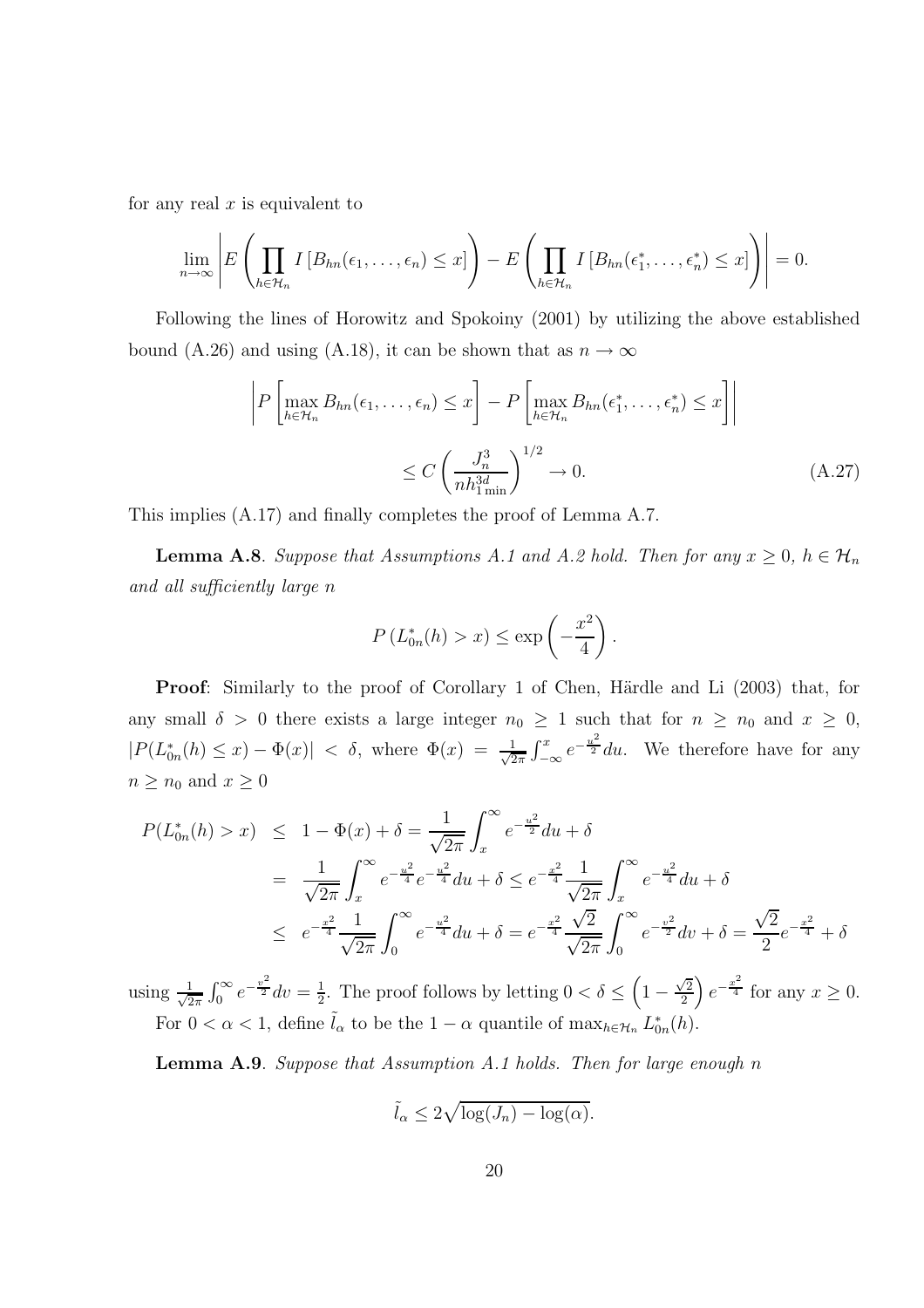Proof: The proof is similar to that of Lemma 12 of Horowitz and Spokoiny (2001).

Lemma A.10. Suppose that Assumptions A.1 and A.2 hold. Suppose that

$$
\lim_{n \to \infty} P\left(Q_n(\theta^*) \ge 2h^{d/2}\tilde{l}_\alpha^*\right) = 1\tag{A.28}
$$

for some  $h \in \mathcal{H}_n$ , where  $\tilde{l}_{\alpha}^* = \max\left(\tilde{l}_{\alpha}, \sqrt{2\log(J_n) + \sqrt{2\log(J_n)}}\right)$  $\setminus$ . Then  $\lim_{n\to\infty} P(L_n >$  $l_{\alpha}^{\ast}\big) = 1.$ 

**Proof**: By (A.3), (A.4), (A.5) and Lemma A.6,  $L_n$  can be replaced with  $\max_{h \in \mathcal{H}_n} L_{2n}(h)$ . By Lemmas A.6 and A.7,  $l^*_{\alpha}$  can be replaced by  $\tilde{l}_{\alpha}$ . Thus, it suffices to show that

$$
\lim_{n \to \infty} P(\max_{h \in \mathcal{H}_n} L_{2n}(h) > \tilde{l}_\alpha) = 1,
$$

which holds if  $\lim_{n\to\infty} P(L_{2n}(h) > \tilde{l}_{\alpha}) = 1$  for some  $h \in \mathcal{H}_n$ . For any  $h \in \mathcal{H}_n$ , using (A.3),  $(A.4)$ ,  $(A.5)$  and Lemma A.2 again we have

$$
L_{2n}(h) = L_{0n}(h) + h^{-d/2} Q_n(\theta^*) + h^{-d/2} \Pi_n(\theta^*)
$$
\n
$$
= L_{0n}^*(h) + h^{-d/2} Q_n(\theta^*) + h^{-d/2} \Pi_n(\theta^*) + o_p(1)
$$
\n
$$
= L_{0n}^*(h) + h^{-d/2} Q_n(\theta^*)(1 + o_p(1)) + o_p(1).
$$
\n(A.29)

Condition (A.28) implies that as  $n \to \infty$ 

$$
P\left(Q_n(\theta^*) < 2h^{d/2}\tilde{l}_\alpha^*\right) \to 0. \tag{A.30}
$$

Observe that

$$
P(L_{2n}(h) > \tilde{l}_{\alpha}) = P\left(L_{2n}(h) > \tilde{l}_{\alpha}, Q_{n}(\theta^{*}) \ge 2h^{d/2}\tilde{l}_{\alpha}^{*}\right)
$$
  
+ 
$$
P\left(L_{2n}(h) > \tilde{l}_{\alpha}, Q_{n}(\theta^{*}) < h^{d/2}2\tilde{l}_{\alpha}^{*}\right) \equiv I_{1n} + I_{2n}.
$$

Thus, it follows from (A.29) that as  $n \to \infty$ 

$$
I_{1n} = P\left(L_{0n}^{*}(h) + h^{-d/2}Q_{n}(\theta^{*}) + h^{-d/2}\Pi_{n}(\theta^{*}) > \tilde{l}_{\alpha}|Q_{n}(\theta^{*}) \ge 2h^{d/2}\tilde{l}_{\alpha}^{*}\right)P\left(Q_{n}(\theta^{*}) \ge 2h^{d/2}\tilde{l}_{\alpha}^{*}\right)
$$
  
\n
$$
= P\left(L_{0n}^{*}(h) + h^{-d/2}Q_{n}(\theta^{*})(1 + o_{p}(1))) > \tilde{l}_{\alpha}|Q_{n}(\theta^{*}) \ge 2h^{d/2}\tilde{l}_{\alpha}^{*}\right)P\left(Q_{n}(\theta^{*}) \ge 2h^{d/2}\tilde{l}_{\alpha}^{*}\right)
$$
  
\n
$$
\ge P\left(L_{0n}^{*}(h) > \tilde{l}_{\alpha} - 2\tilde{l}_{\alpha}^{*}|Q_{n}(\theta^{*}) \ge 2h^{d/2}\tilde{l}_{\alpha}^{*}\right)P\left(Q_{n}(\theta^{*}) \ge 2h^{d/2}\tilde{l}_{\alpha}^{*}\right) \to 1
$$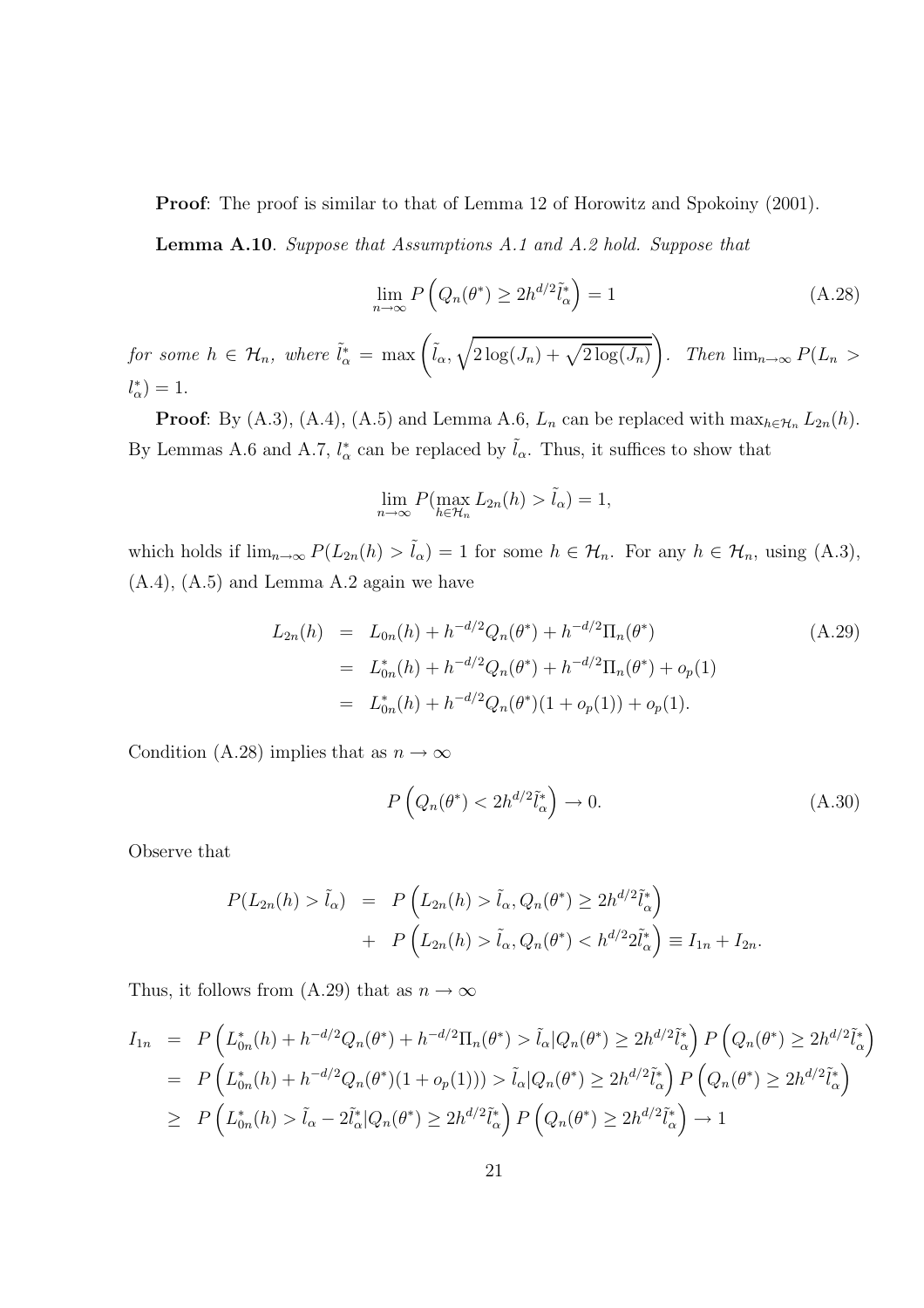because  $L_{0n}^*(h)$  is asymptotically normal and therefore bounded in probability and  $\tilde{l}_{\alpha}-2\tilde{l}_{\alpha}^* \to$  $-\infty$  as  $n \to \infty$ . Because of (A.30),  $\lim_{n \to \infty} I_{2n} \le P\left(Q_n(\theta^*) \lt 2h^{d/2}\tilde{l}_{\alpha}^*\right) = 0$ . This finishes the proof.

**Proof of Theorem 3.1**: By Lemma A.6,  $\max_{h \in \mathcal{H}_n} L_{1n}(h) = \max_{h \in \mathcal{H}_n} L_{2n}(h) + o_p(1)$ . By Lemma A.7, under  $H_0$  max $_{h \in \mathcal{H}_n} L_{2n}(h) - \max_{h \in \mathcal{H}_n} L_{0n}^*(h) \to 0$  in distribution as  $n \to \infty$ . Using Lemma A.6 again implies  $\max_{h \in H_n} L_{1n}^*(h) = \max_{h \in H_n} L_{0n}^*(h) + o_p(1)$ . This implies that  $\max_{h \in \mathcal{H}_n} L_{1n}(h) - \max_{h \in \mathcal{H}_n} L_{1n}(h) \to 0$  in distribution as  $n \to \infty$ . This, along with equations  $(A.2)$ – $(A.5)$ , finishes the proof.

In order to prove Theorems 3.2–3.3, in view of Lemma A.10, it suffices to verify  $(A.28)$ . Using Lemma A.1(ii), it suffices to verify

$$
\lim_{n \to \infty} P\left(h^d \lambda(\theta)^\tau \lambda(\theta) \ge 4\tilde{l}_\alpha^* h^{d/2}\right) = 1. \tag{A.31}
$$

**Proof of Theorem 3.2**: In view of the definition of  $\tilde{l}^*_{\alpha}$ , equation (A.31) follows from the fact that as  $n \to \infty$ ,

$$
\frac{1}{n}\lambda(\theta)^{\tau}\lambda(\theta) - \rho(m,\mathcal{M}) \to 0
$$
\n(A.32)

holds in probability and  $nh^d \geq C_0 \tilde{l}_\alpha^* h^{d/2}$  for some constant  $0 < C_0 < \infty$  and n large enough.

**Proof of Theorem 3.3**: Using the definition of  $\tilde{l}_{\alpha}^{*}$ , (A.32),

$$
\frac{1}{n}\sum_{t=1}^{n}\Delta^{2}(X_{t})\rightarrow E_{S}\left[\Delta^{2}(X_{1})\right]=\int_{x\in S}\Delta^{2}(x)f(x)dx\ge D_{1}>0 \text{ as } n\rightarrow\infty,
$$
\n(A.33)

and the fact that

$$
\frac{1}{n}\lambda(\theta)^{\tau}\lambda(\theta) = \frac{C_n^2}{n}\sum_{t=1}^n \Delta^2(X_t) \ge D_1 C_n^2
$$
\n(A.34)

holds in probability, one can see that (A.31) holds when  $h = h_{\text{max}} = (\log \log(n))^{-\frac{1}{d}}$ . This finishes the proof of Theorem 3.3.

Proof of Theorem 3.4: In order to verify  $(A.28)$ , we need to introduce the following notation:  $h_1 = \left(n^{-1}\tilde{l}_{\alpha}^*\right)^{\frac{2}{4s+d}}$ . This implies  $nh_1^{\frac{4s+d}{2}} = \tilde{l}_{\alpha}^*$ . Choose  $h \in \mathcal{H}_n$  such that  $h_1 \leq h <$  $2h_1$ . We then have

$$
4h^{\frac{d}{2}}\tilde{l}_{\alpha}^{*} = 4nh^{\frac{d}{2}}h_1^{\frac{4s+d}{2}} \le 4nh^{\frac{4s+d}{2}+\frac{d}{2}} = 4nh^{2s+d}.\tag{A.35}
$$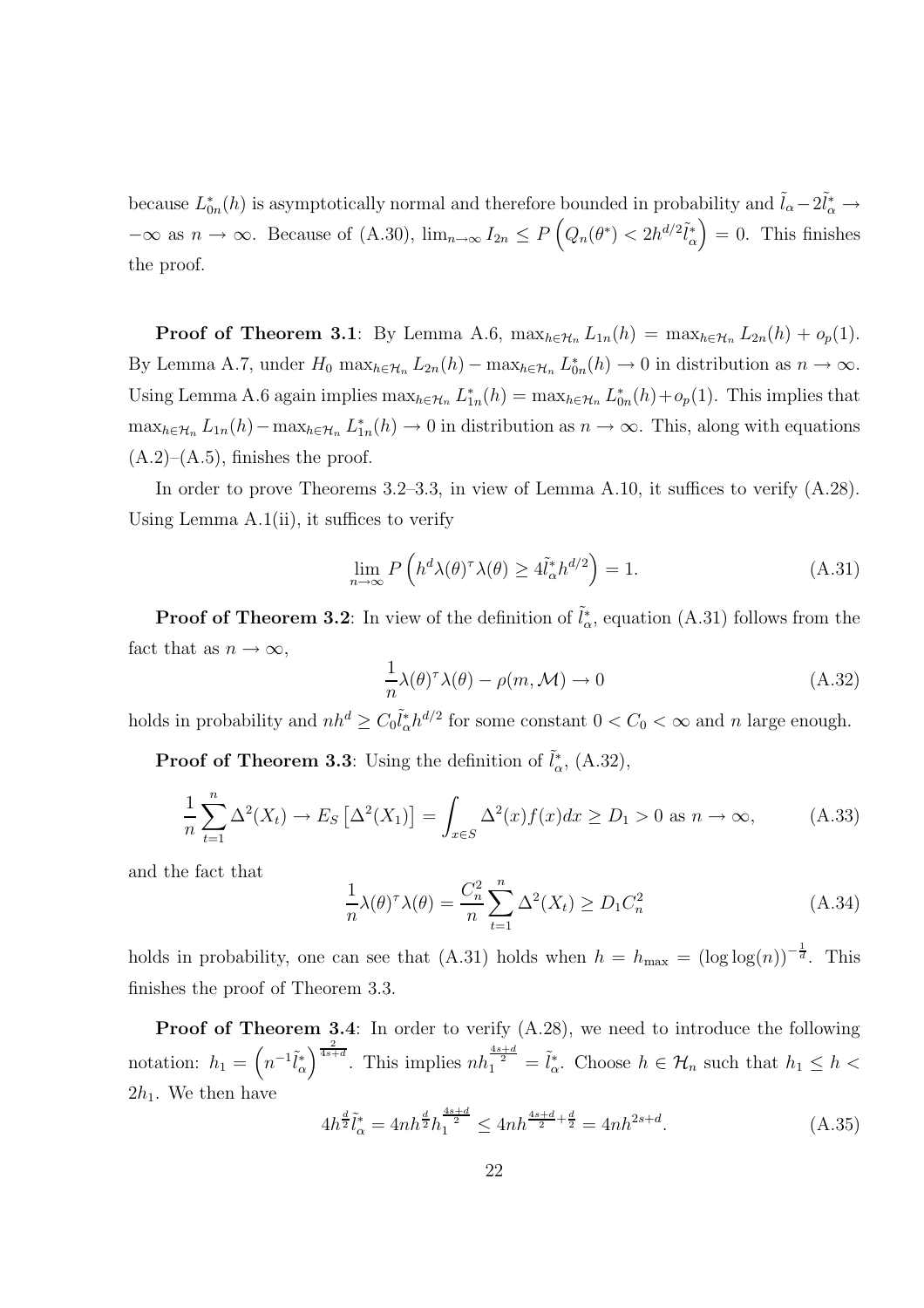Thus, in order to verify (A.28), it suffices to show that

$$
Q_n(\theta^*) \ge 4nh^{2s+d} \tag{A.36}
$$

holds in probability for the selected  $h \in \mathcal{H}_n$  and  $\theta^* \in \Theta$ . The verification of (A.36) can be done using similar techniques employed in the proof of Lemma A.2. Alternatively, one may follow the proof of (A13) of Horowitz and Spokoiny (2001) by noting that all the derivations below their (A13) hold in probability with respect to the distribution of  $\{X_i\}$ .

Acknowledgements: The authors thank Cheng Yong Tang for valuable computation assistance. The second author acknowledges support from an Australian Research Council Discovery Grant.

#### References:

Andrews, D. W. K. (1997) A conditional Kolmogorov test. Econometrica, 65, 1097–1028. Chen, S. X., Härdle, W. and Li, M. (2002) An empirical likelihood goodness-of-fit test for time series, technical Report 2002-2, National University of Singapore, http://www.stat.nus.edu.sg/. Chen, S. X., Härdle, W. and Li, M. (2003) An empirical likelihood goodness-of-fit test for time series. J. Roy. Statist. Soc. Ser. B., 65, 663-678.

Einmahl, J. H. J. and McKeague, I. W. (2003) Empirical likelihood based hypothesis testing. Bernoulli, 9, 267–290.

Eubank, R. L. and Hart, J. D. (1992) Testing goodness-of-fit in regression via order selection. Ann. Statist., 20, 1412–1425.

Eubank, R. L. and Spiegelman, C. H. (1990) Testing the goodness of fit of a linear model via nonparametric regression techniques. J. Amer. Statist. Assoc., 85, 387–392.

Fan, J. (1996), Test of significance based on wavelet thresholding and Neyman's truncation. J. Amer. Statist. Assoc., 434, 674–688.

Fan, J. and Zhang, J. (2004). Sieved empirical likelihood ratio tests for nonparametric functions. Ann. Statist., 29, 153–193.

Fan, J., Zhang, C. and Zhang, J. (2001). Generalized likelihood ratio statistics and Wilks phenomenon. Ann. Statist., 29, 153–193.

Franke, J., Kreiss, J. P. and Mammen, E. (2002) Bootstrap of kernel smoothing in nonlinear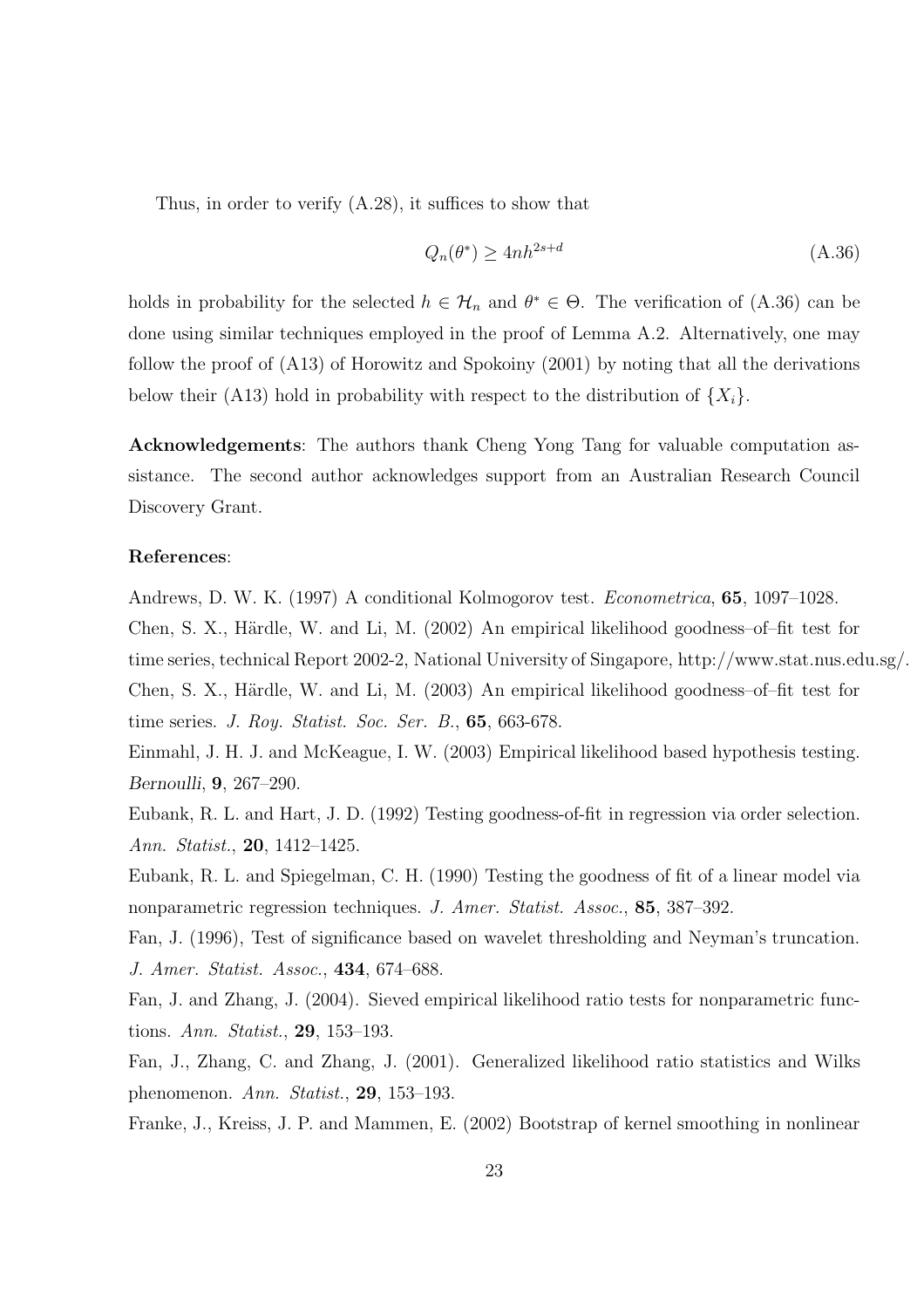time series. *Bernoulli*, **8**, 1–38.

Gao, J. and King, M. L. (2003) Estimation and model specification testing in nonparametric and semiparametric regression. Working paper available at www.maths.uwa.edu.au/~jiti/jems.pdf. Gao, J., Tong, H. and Wolff, R. C. L. (2002). Model specification tests in nonparametric stochastic regression models. Journal of Multivariate Analysis, 83, 324–359.

Härdle, W. and Mammen, E. (1993) Comparing nonparametric versus parametric regression fits. Ann. Statist., 21, 1926–1947.

Hart, J. (1997) Nonparametric Smoothing and Lack-of-Fit Tests. Springer, New York.

Hjellvik, V. and Tjøstheim, D. (1995) Nonparametric tests of linearity for time series. Biometrika, 82, 351–368.

Hjellvik, V., Yao, Q. and Tjøstheim, D. (1998) Linearity testing using local polynomial approximation. Journal of Statistical Planning and Inference, 68, 295–321.

Hong, Y., White, H. (1995) Consistent specification testing via nonparametric series regression. Econometrica, 63, 1133–1159.

Horowitz, J. L., and Härdle, W. (1994) Testing a parametric model against a semiparametric alternative. Econometric Theory, 10, 821–848.

Horowitz, J. L. and Spokoiny, V. G. (2001) An adaptive, rate–optimal test of a parametric mean–regression model against a nonparametric alternative. Econometrica, 69, 599–632.

Ingster, Yu. I. and Suslina, I. A. (2003) Nonparametric Goodness-of-Fit Testing Under Guassian Models," Lecture Notes in Statistics, 169. Springer, New York.

Li, G. (2003) Nonparametric likelihood ratio goodness-of-fit tests for survival data. Journal of Multivariate Analysis, 86, 166–182.

Li, G. and Van Keilegom, I. (2002). Likelihood ratio confidence bands in nonparametric regression with censored data. Scand. J. Statist., 29, 547-562.

Li, Q. (1999). Consistent model specification tests for time series econometric models. Journal of Econometrics, 92, 101–147.

Li, Q., and Wang, S. (1998) A simple consistent bootstrap tests for a parametric regression functional form. Journal of Econometrics, 87, 145–165.

Owen, A. (1988). Empirical likelihood ratio confidence intervals for a single functional. Biometrika, 75, 237–249.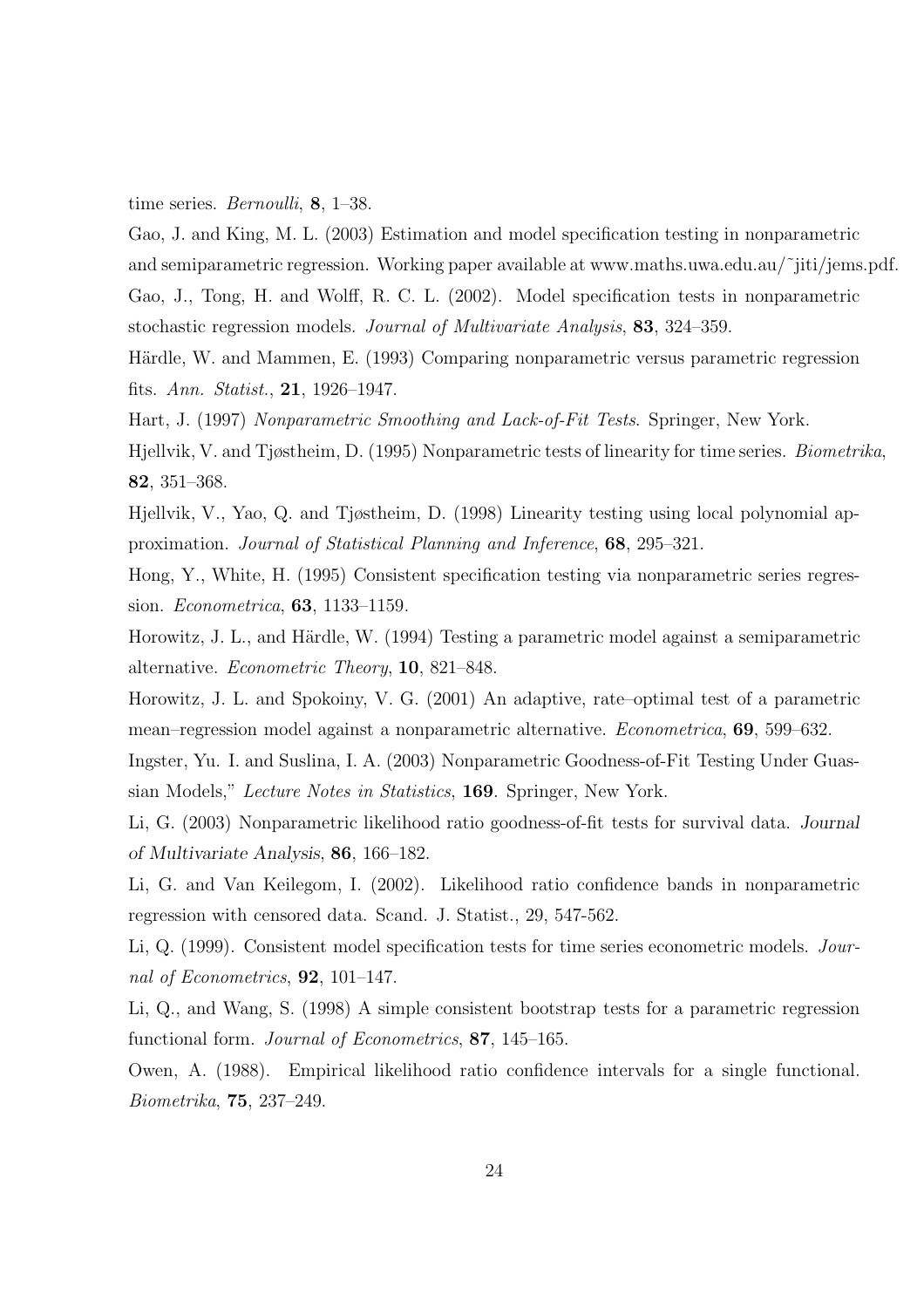Owen, A. (1990) Empirical likelihood ratio confidence regions, Ann. Statist. 18, 90–120.

Robinson, P. (1989). Hypothesis testing in semiparametric and nonparametric models for econometric time series. Review of Economic Studies, 56, 511–534.

Sperlich, S., Tjøstheim, D. and Yang, L. (2002) Nonparametric estimation and testing of interaction in additive models. Econometric Theory, 18, 197–251.

Spokoiny, V. G. (1996) Adaptive hypothesis testing using wavelets. Ann. Statist., 24, 2477– 2498.

Tripathi, G., and Y. Kitamura (2003) On testing conditional moment restrictions: the canonical case. Ann. Statist. (to appear).

Wang, L. and Van Keilegom, I. (2005) Nonparametric test for the form of parametric regression with time series errors. Working paper.

Zhang, C. and Dette, H. (2003). A power comparison between nonparametric regression tests. Statist. Probab. Lett., 66, 289–301.